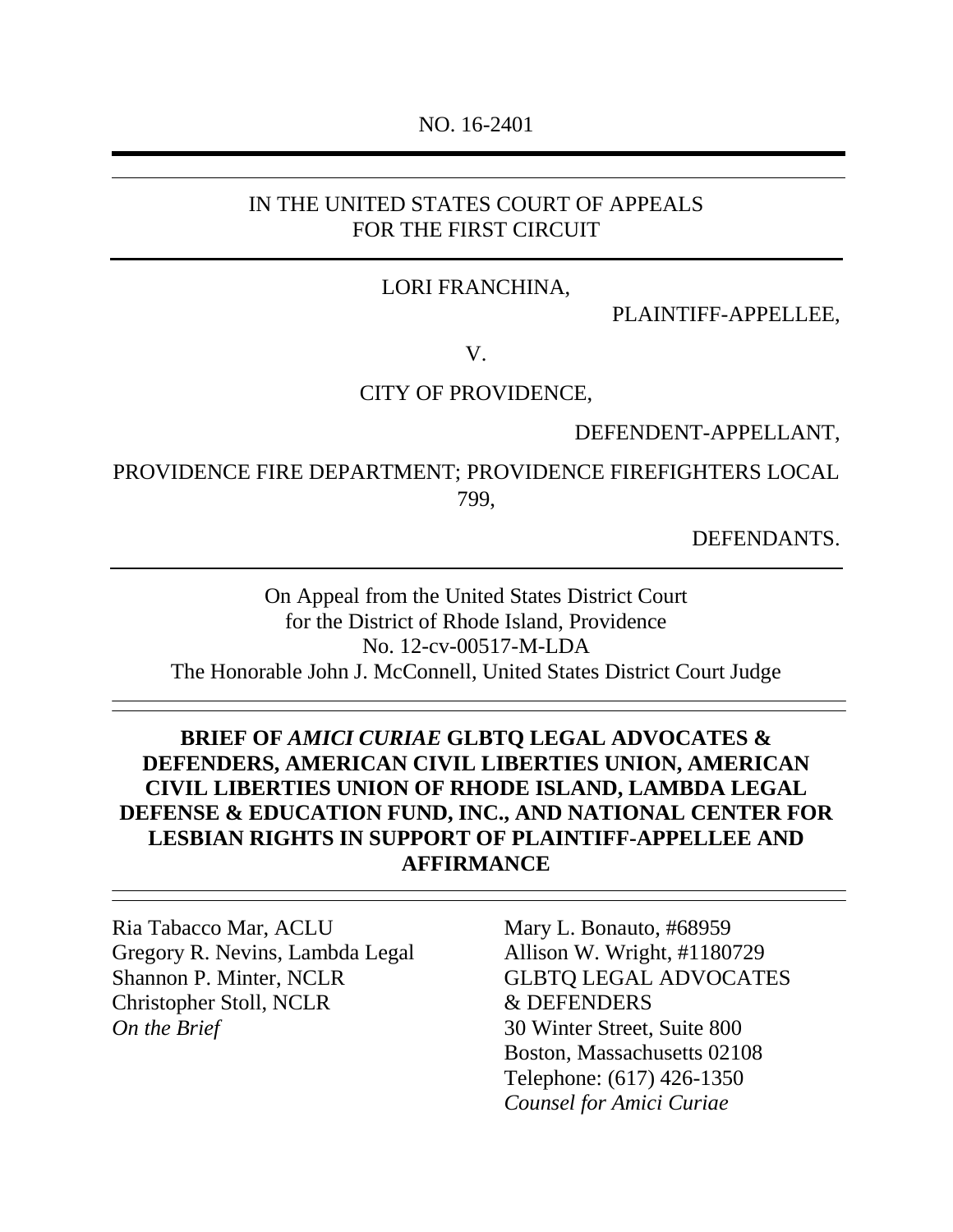### **CORPORATE DISCLOSURE STATEMENT**

Pursuant to Rules 26.1 and 29(a)(4)(A) of the Federal Rules of Appellate Procedure, amici curiae state that they do not have a parent corporation and that no publicly held corporation owns 10% or more of their stock.

Pursuant to Federal Rule of Appellate Procedure Rule 29(a)(4)(E), amici curiae certify that no person or entity, other than amici, their members, or their counsel, made a monetary contribution to the preparation or submission of this brief or authored this brief in whole or in part.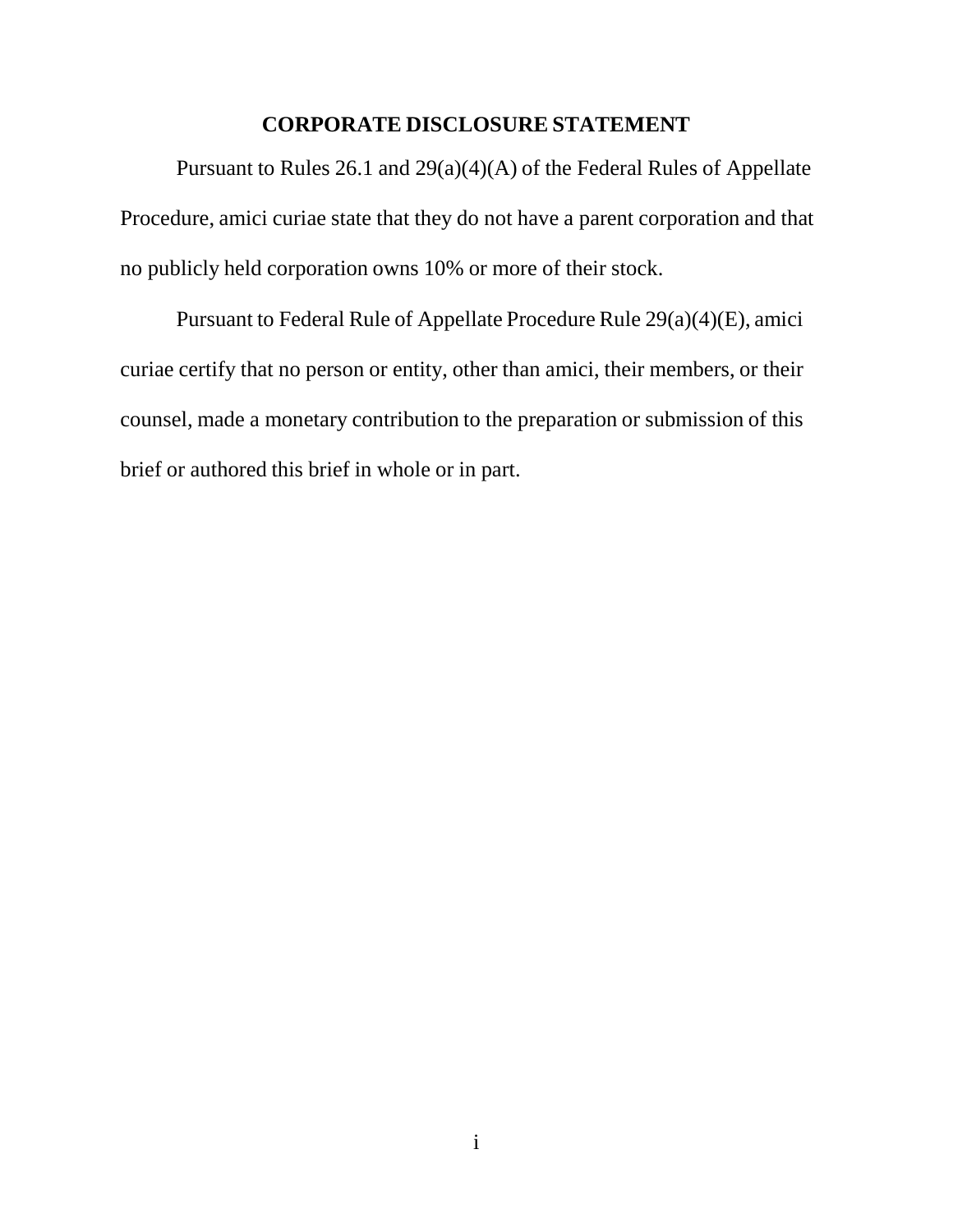| I.  | The United States Supreme Court Has Consistently Interpreted Title VII's<br>Prohibition of Sex Discrimination to Strike at the Entire Spectrum of Sex |                                                                                                                                               |  |
|-----|-------------------------------------------------------------------------------------------------------------------------------------------------------|-----------------------------------------------------------------------------------------------------------------------------------------------|--|
| II. |                                                                                                                                                       | Recognizing That Sexual Orientation Discrimination Is a Form of Sex<br>Discrimination Is Compelled by Title VII's Text and Doctrine.  10      |  |
|     | A.                                                                                                                                                    | When Employers Discriminate Based on Sexual Orientation, They                                                                                 |  |
|     | <b>B.</b>                                                                                                                                             | Discrimination Based on Same-Sex Relationships Is Analogous to<br>Discrimination Based on Interracial Relationships and, Therefore,           |  |
|     | $\mathcal{C}$ .                                                                                                                                       | Discrimination Based on Sexual Orientation Constitutes                                                                                        |  |
| Ш.  |                                                                                                                                                       | <i>Higgins</i> Has Sown Confusion and Inconsistency in Title VII Cases Brought<br>by Lesbian, Gay and Bisexual Employees in This Circuit.  17 |  |
|     |                                                                                                                                                       |                                                                                                                                               |  |
|     |                                                                                                                                                       | CERTIFICATE OF COMPLIANCE WITH TYPE-VOLUME LIMIT  25                                                                                          |  |
|     |                                                                                                                                                       |                                                                                                                                               |  |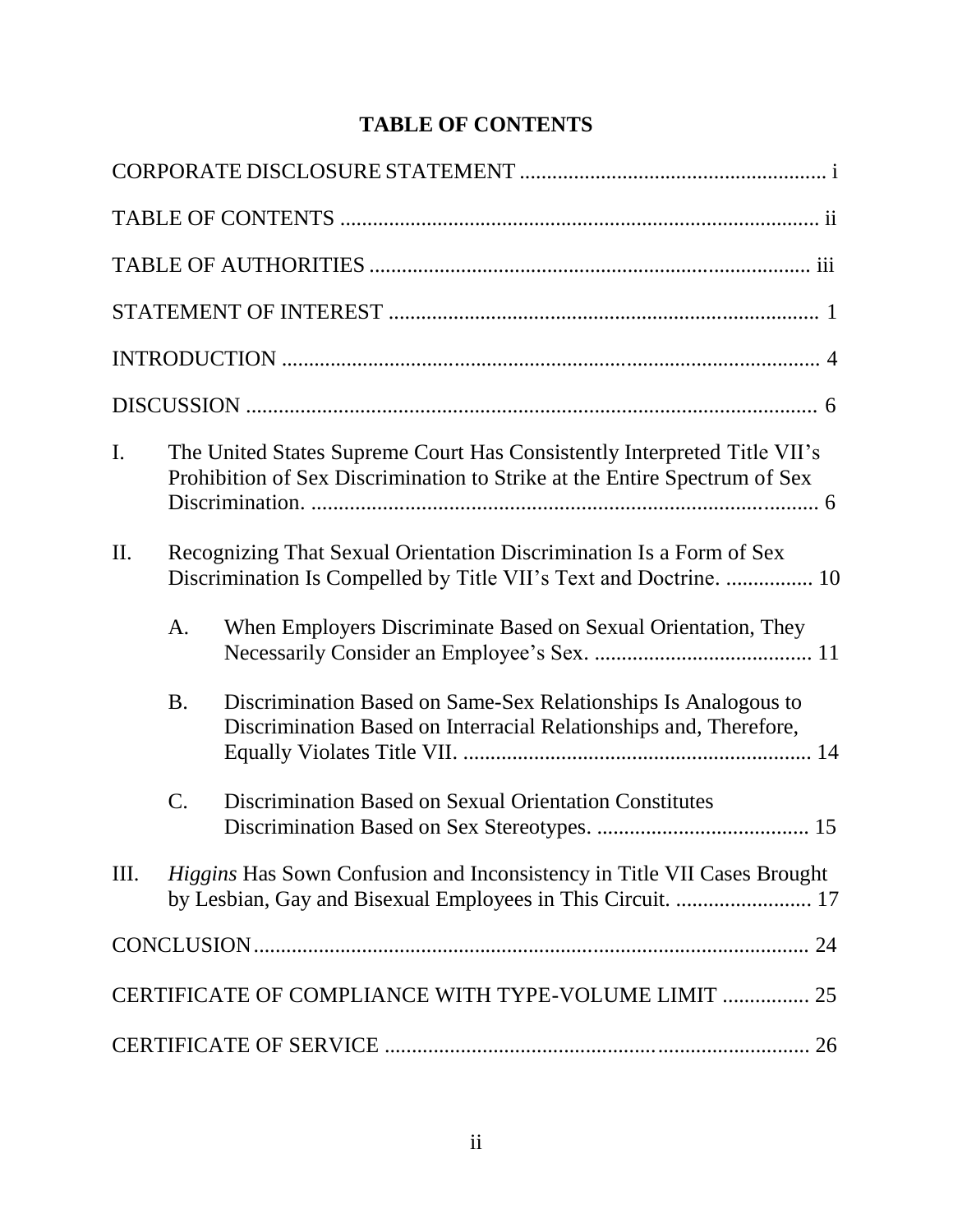# **TABLE OF AUTHORITIES**

# **CASES**

| Anonymous v. Omnicom Group, Inc.,                             |  |
|---------------------------------------------------------------|--|
|                                                               |  |
| Int'l Union v. Johnson Controls, Inc.,                        |  |
|                                                               |  |
| Ayala-Sepulveda v. Municipality of San German,                |  |
|                                                               |  |
| Baldwin v. Foxx,                                              |  |
| EEOC. Doc. 0120133080, 2015 EEOPUB LEXIS 1905                 |  |
|                                                               |  |
| Boutillier v. Hartford Pub. Schs.,                            |  |
|                                                               |  |
| Centola v. Potter,                                            |  |
|                                                               |  |
| Chadwick v. WellPoint, Inc.,                                  |  |
|                                                               |  |
| Christiansen v. Omnicom Group,                                |  |
|                                                               |  |
| City of L.A. Dep't of Water & Power v. Manhart,               |  |
|                                                               |  |
| Deffenbaugh-Williams v. Wal-Mart Stores, Inc.,                |  |
|                                                               |  |
| Faragher v. City of Boca Raton,                               |  |
|                                                               |  |
| Hall v. BNSF Ry. Co.,                                         |  |
| 2014 U.S. Dist. LEXIS 132878 (W.D. Wash., Sept. 22, 2014)  13 |  |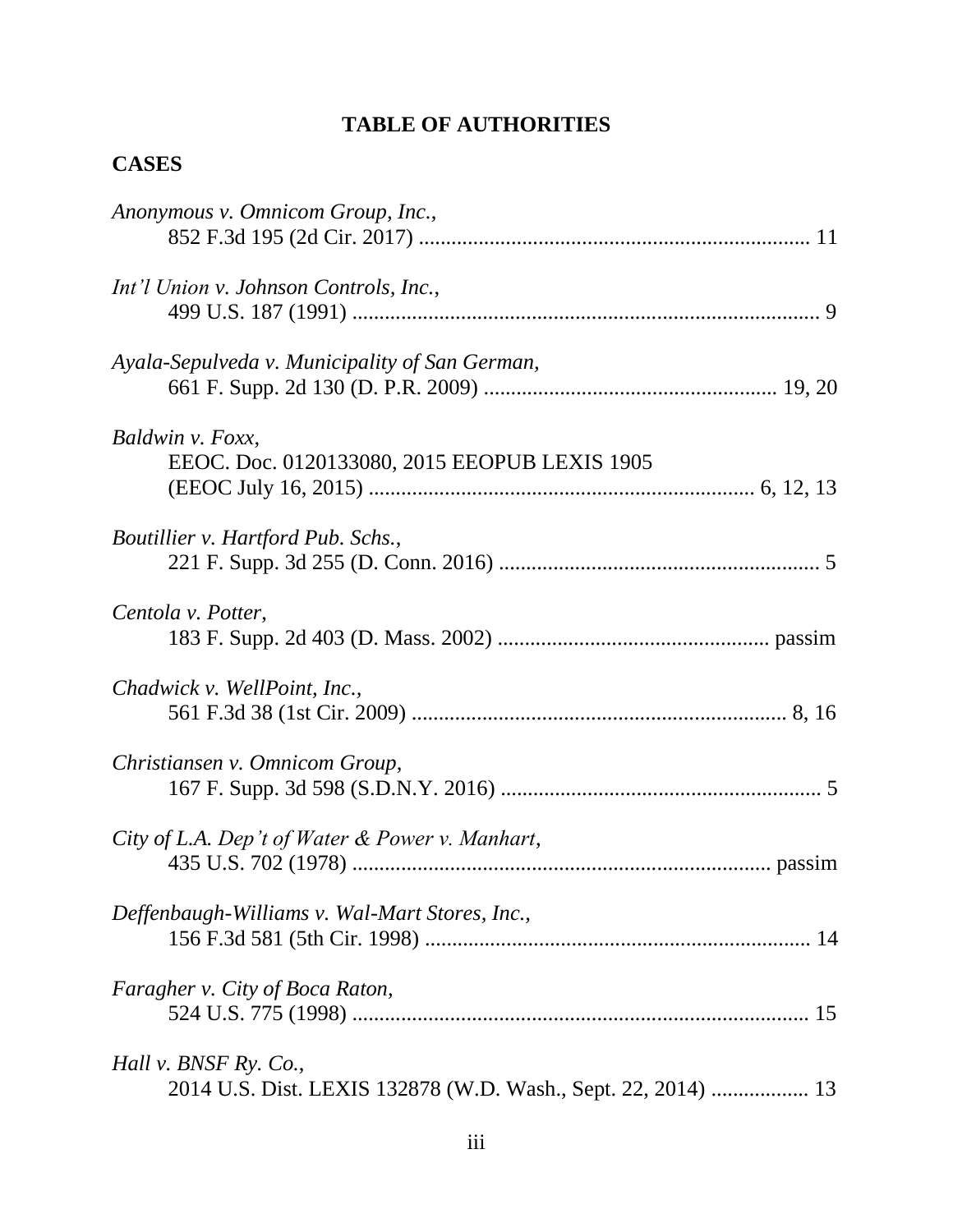| Heller v. Columbia Edgewater Country Club,        |
|---------------------------------------------------|
| Higgins v. New Balance Athletic Shoe, Inc.,       |
| Hively v. Ivy Tech Cmty. Coll.,                   |
| Holcomb v. Iona Coll.,                            |
| <i>Ianetta v. Putnam Invs. Inc.,</i>              |
| <i>Isaacs v. Felder Servs., LLC,</i>              |
| Koren v. Ohio Bell Tel. Co.,                      |
| Meritor Sav. Bank, FSB v. Vinson,                 |
| Newport News Shipbuilding & Dry Dock Co. v. EEOC, |
| Oncale v. Sundowner Offshore Servs.,              |
| Parr v. Woodmen of the World Life Ins. Co.,       |
| Partners Healthcare Sys. v. Sullivan,             |
| Phillips v. Martin Marietta Corp.,                |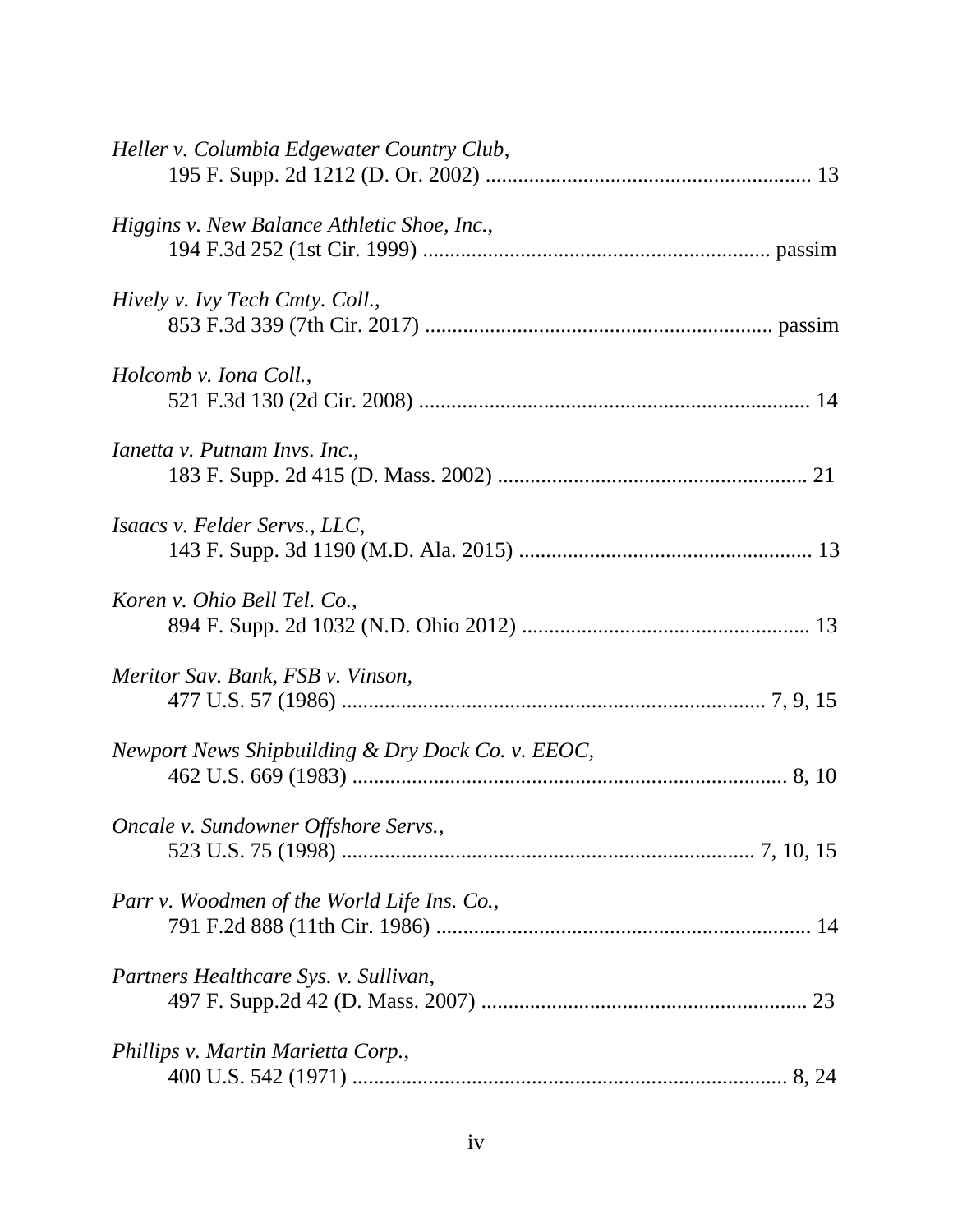| Philpott v. New York,                                                  |
|------------------------------------------------------------------------|
| Price Waterhouse v. Hopkins,                                           |
| Ramos-Perez v. Nat'l Life Ins. Co.,                                    |
| Rivera v. HFS Corp.,                                                   |
| Rosado v. Am. Airlines,                                                |
| Simonton v. Runyon,                                                    |
| Snelling v. Fall Mt. Regional Sch. Dist.,                              |
| Soto-Martinez v. Colegio San Jose, Inc.,                               |
| Sprogis v. United Airlines,                                            |
| Tetro v. Elliott Popham Pontiac, Oldsmobile, Buick & GMC Trucks, Inc., |
| Tinory v. Autozoners, LLC,                                             |
| United States v. Hill,                                                 |
| Velazquez-Perez v. Developers Diversified Realty Corp.,                |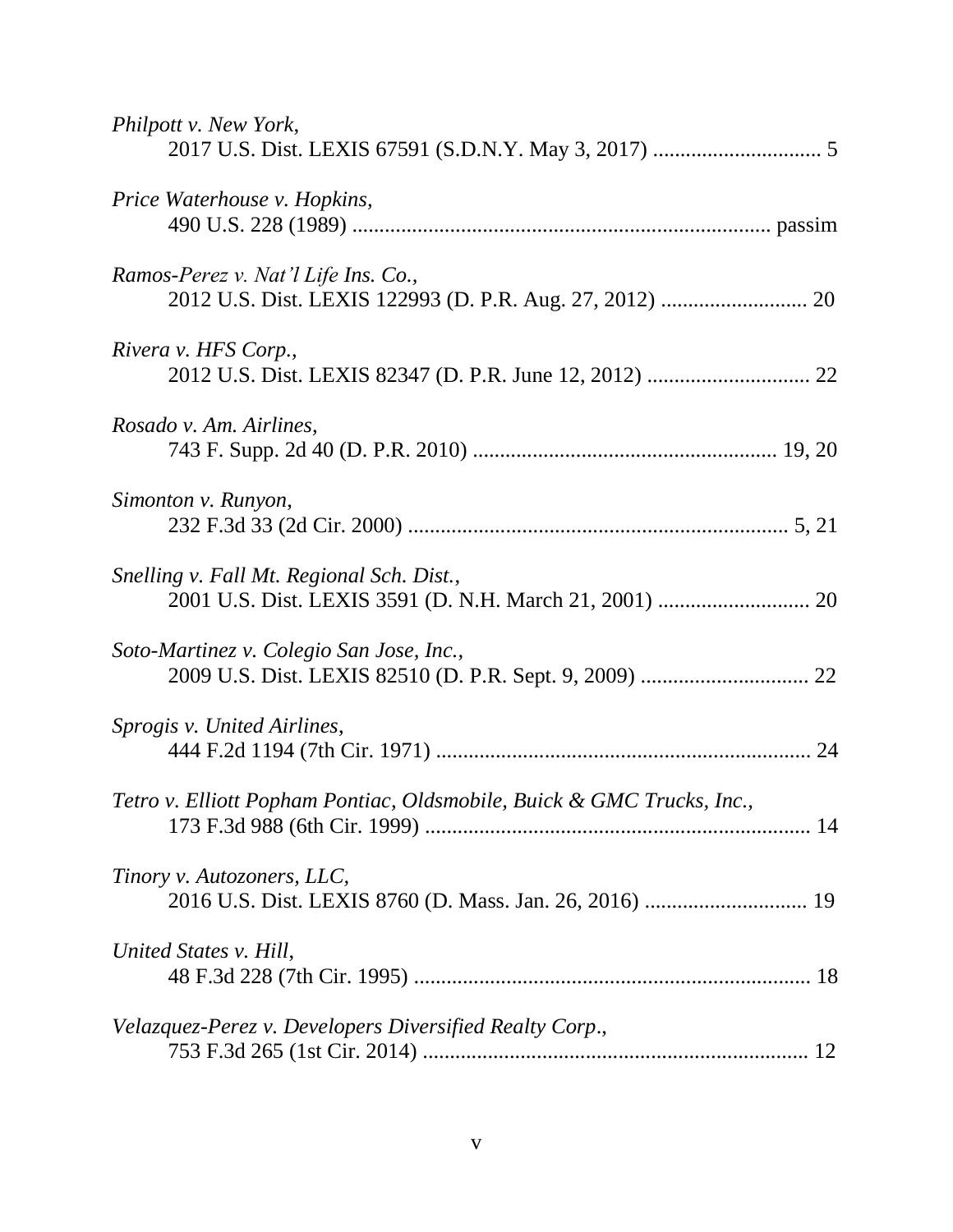| Vickers v. Fairfield Med. Ctr.,    |  |
|------------------------------------|--|
| Videckis v. Pepperdine Univ.,      |  |
|                                    |  |
| Williams v. Wal-Mart Stores, Inc., |  |
|                                    |  |
| Zarda v. Altitude Express,         |  |
|                                    |  |

# **STATUTES AND REGULATIONS**

# **OTHER AUTHORITIES**

| Brief for American Civil Liberties Union et al. as Amici Curiae Supporting<br>Plaintiffs-Appellants, Zarda v. Altitude Express, Inc., 2017 U.S. App.                                                                                      |
|-------------------------------------------------------------------------------------------------------------------------------------------------------------------------------------------------------------------------------------------|
| Cary Franklin, <i>Inventing the "Traditional Concept" of Sex Discrimination</i> ,                                                                                                                                                         |
| Center for American Progress and Movement Advancement Project, Paying An<br>Unfair Price The Financial Penalty for LGBT People of Color in America,<br>9 (2015), <i>available at http://lgbtmap.org/file/paying-an-unfair-price-lgbt-</i> |
| Robert C. Bird, More Than a Congressional Joke: A Fresh Look at the Legislative<br>History of Sex Discrimination of the 1964 Civil Rights Act,                                                                                            |
|                                                                                                                                                                                                                                           |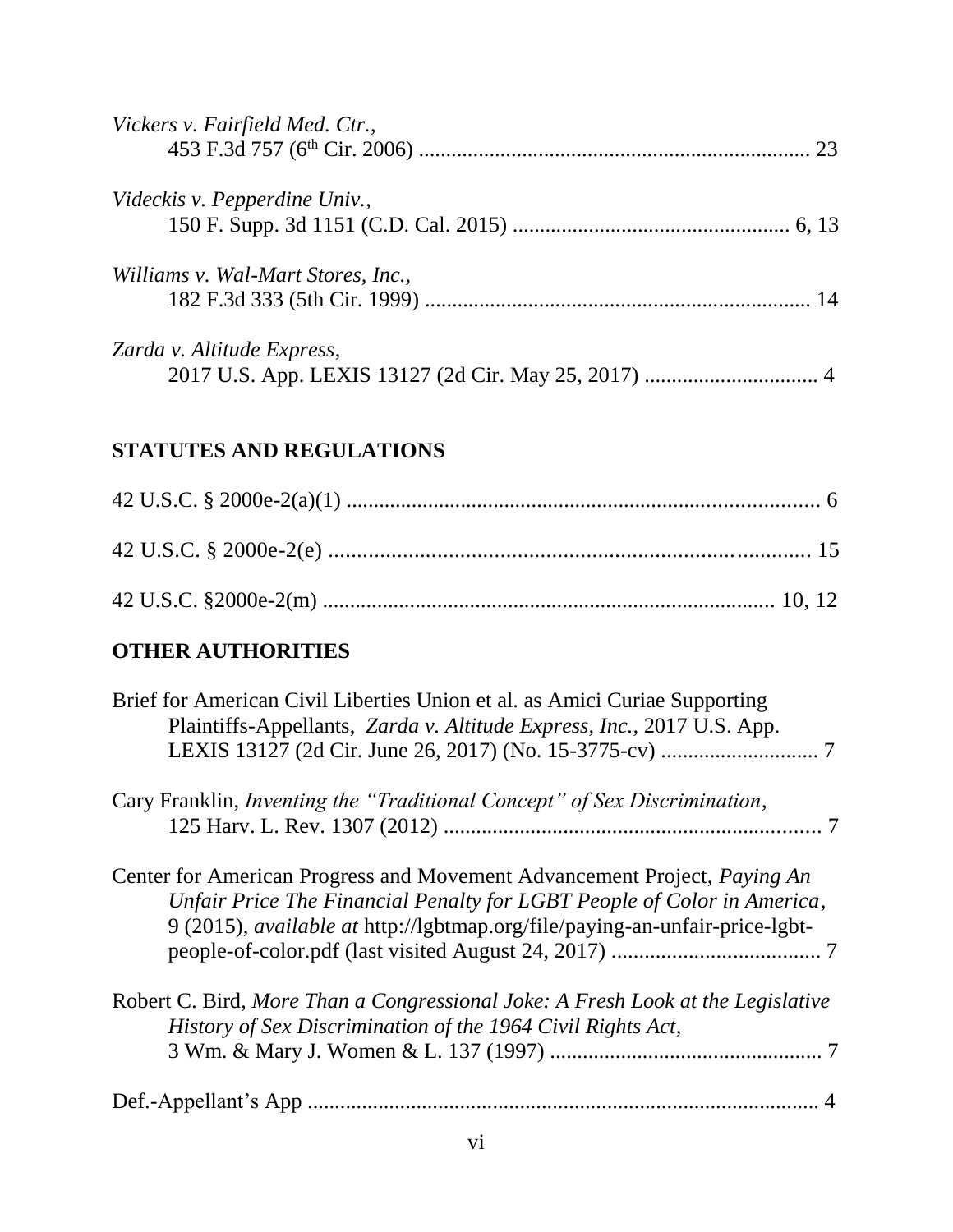| Serena Mayeri, Panel I: Historical Perspectives:         |  |
|----------------------------------------------------------|--|
| Intersectionality and Title VII: A Brief (Pre-) History, |  |
|                                                          |  |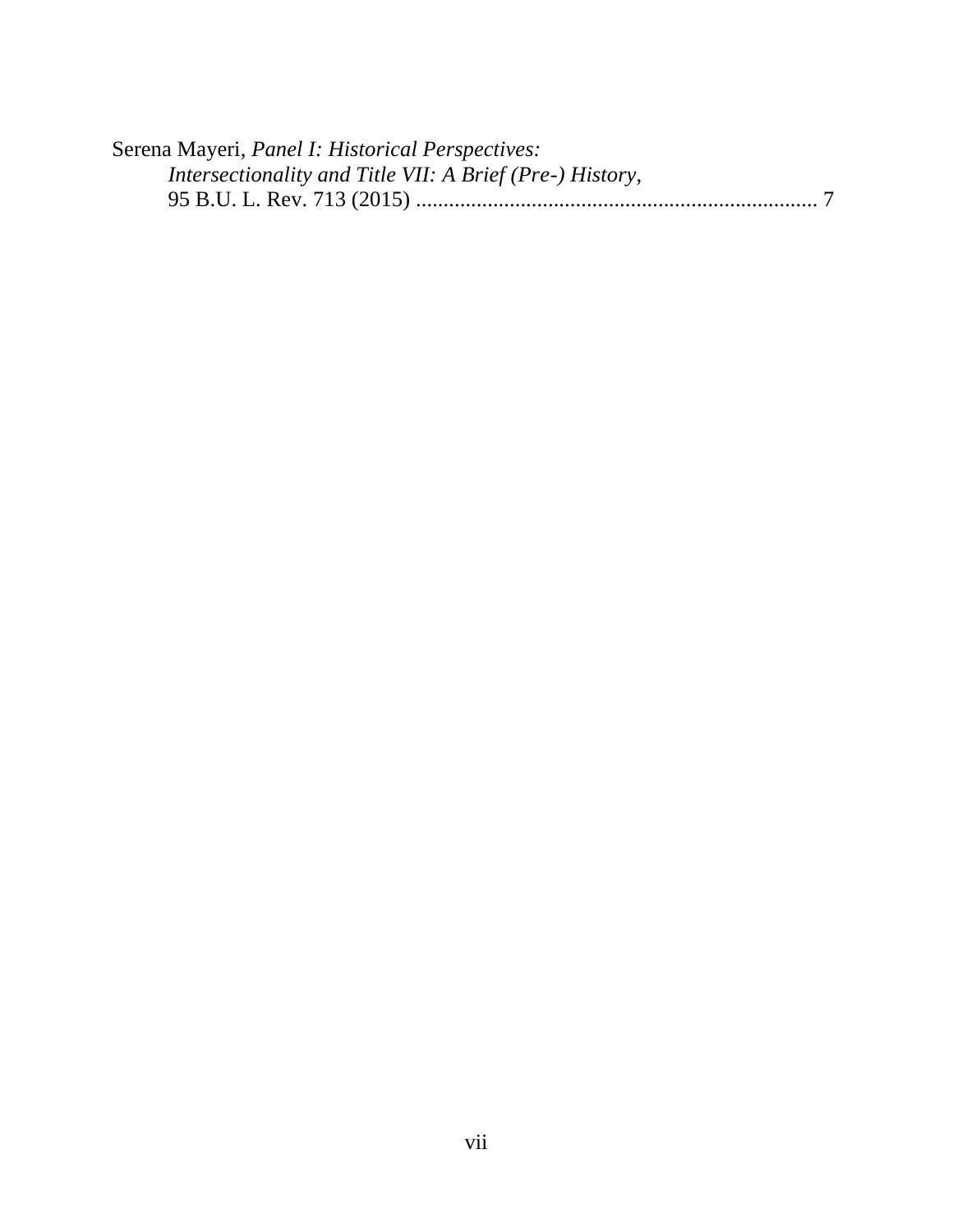#### **STATEMENT OF INTEREST**

Through strategic litigation, public policy advocacy, and education,

**GLBTQ Legal Advocates & Defenders (GLAD)** works in New England and nationally to create a just society free of discrimination based on gender identity and expression, HIV status, and sexual orientation. GLAD has litigated widely in both state and federal courts in all areas of the law in order to protect and advance the rights of lesbians, gay men, bisexuals, transgender individuals, and people living with HIV and AIDS. GLAD has an enduring interest in ensuring that employees receive full and complete redress for violation of their civil rights in the workplace.

The **American Civil Liberties Union (ACLU)** is a nationwide, nonprofit, nonpartisan organization with over one million members dedicated to defending the principles embodied in the Constitution and our nation's civil rights laws. The ACLU has long fought to ensure that lesbian, gay, bisexual, and transgender people are treated equally and fairly under law and has appeared as counsel or amicus in virtually every major case involving the civil rights of LGBT people, including *Obergefell v. Hodges*, 135 S. Ct. 2584 (2015) (holding that the Constitution guarantees same-sex couples the freedom to marry), *United States v. Windsor*, 133 S. Ct. 2675 (2013) (striking down the Defense of Marriage Act),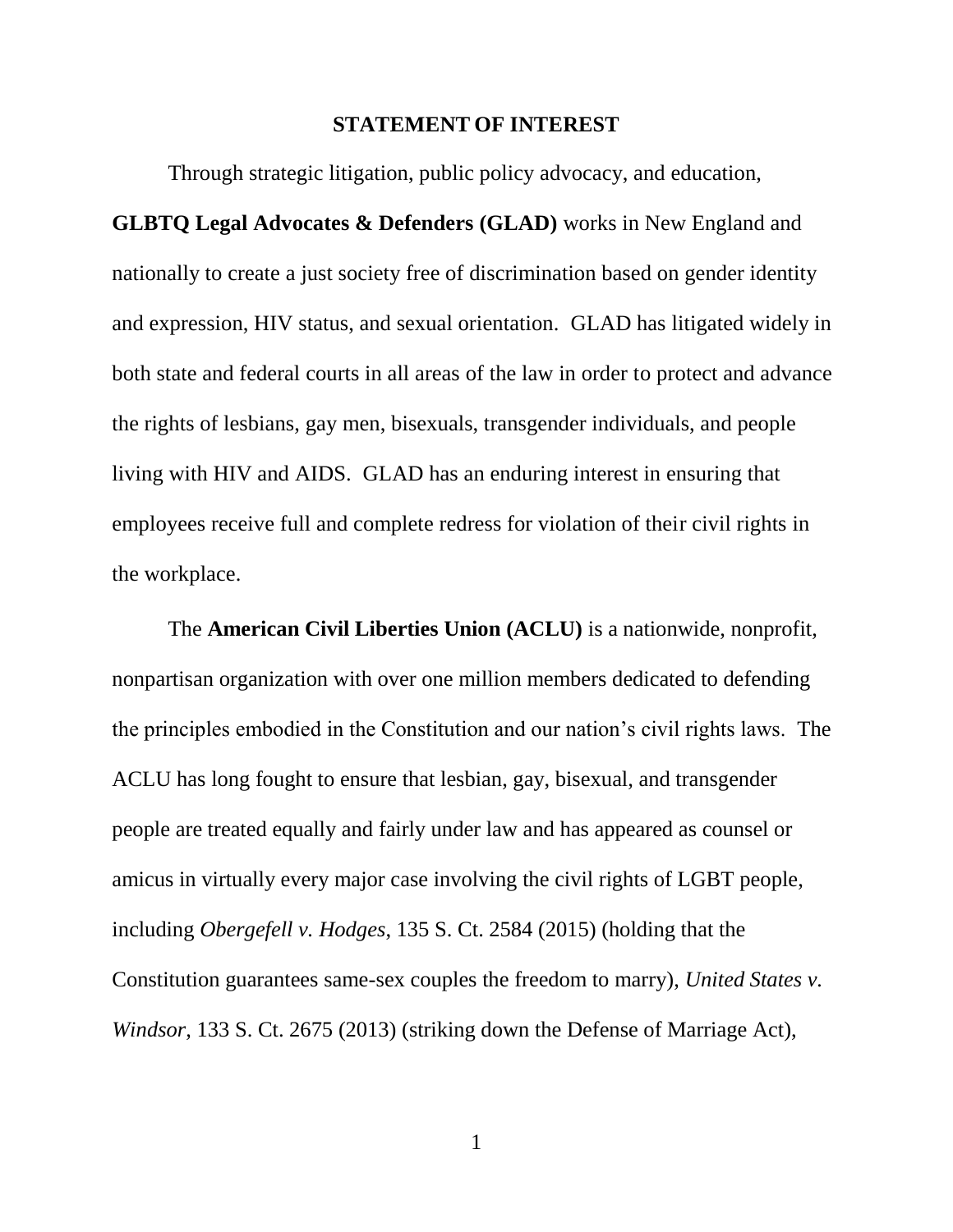and *Cook v. Gates*, 528 F.3d 42 (1st Cir. 2008) (rejecting challenge to exclusion of lesbian and gay people from military service).

The **ACLU of Rhode Island**, the Rhode Island affiliate of the American Civil Liberties Union, is a nonprofit, nonpartisan organization with approximately 6,000 members founded in 1959 to protect and advance civil rights in Rhode Island. For over 40 years, the ACLU of Rhode Island has served as counsel or amicus in litigation to ensure that lesbian, gay, bisexual, and transgender Rhode Islanders are treated equally and fairly under state and federal law. *See, e.g., Toward a Gayer Bicentennial Committee v. RI Bicentennial Commission*, 417 F. Supp. 632 (D.R.I. 1976) (challenge on behalf of a group denied official endorsement of a gay pride parade as a bicentennial event); *Chambers v. Ormiston*, 916 A.2d 758, 935 A.2d 956 (R.I. 2007) (amicus brief supporting Family Court jurisdiction to consider a divorce petition filed by a same-sex couple validly married in Massachusetts).

Founded in 1973, **Lambda Legal** is the nation's oldest and largest legal organization committed to safeguarding and achieving the full recognition of the civil rights of lesbian, gay, bisexual, and transgender (LGBT) people and everyone living with HIV through impact litigation, education, and policy advocacy. Lambda Legal has extensive expertise with respect to the central issue addressed in this brief—the application of laws barring discrimination because of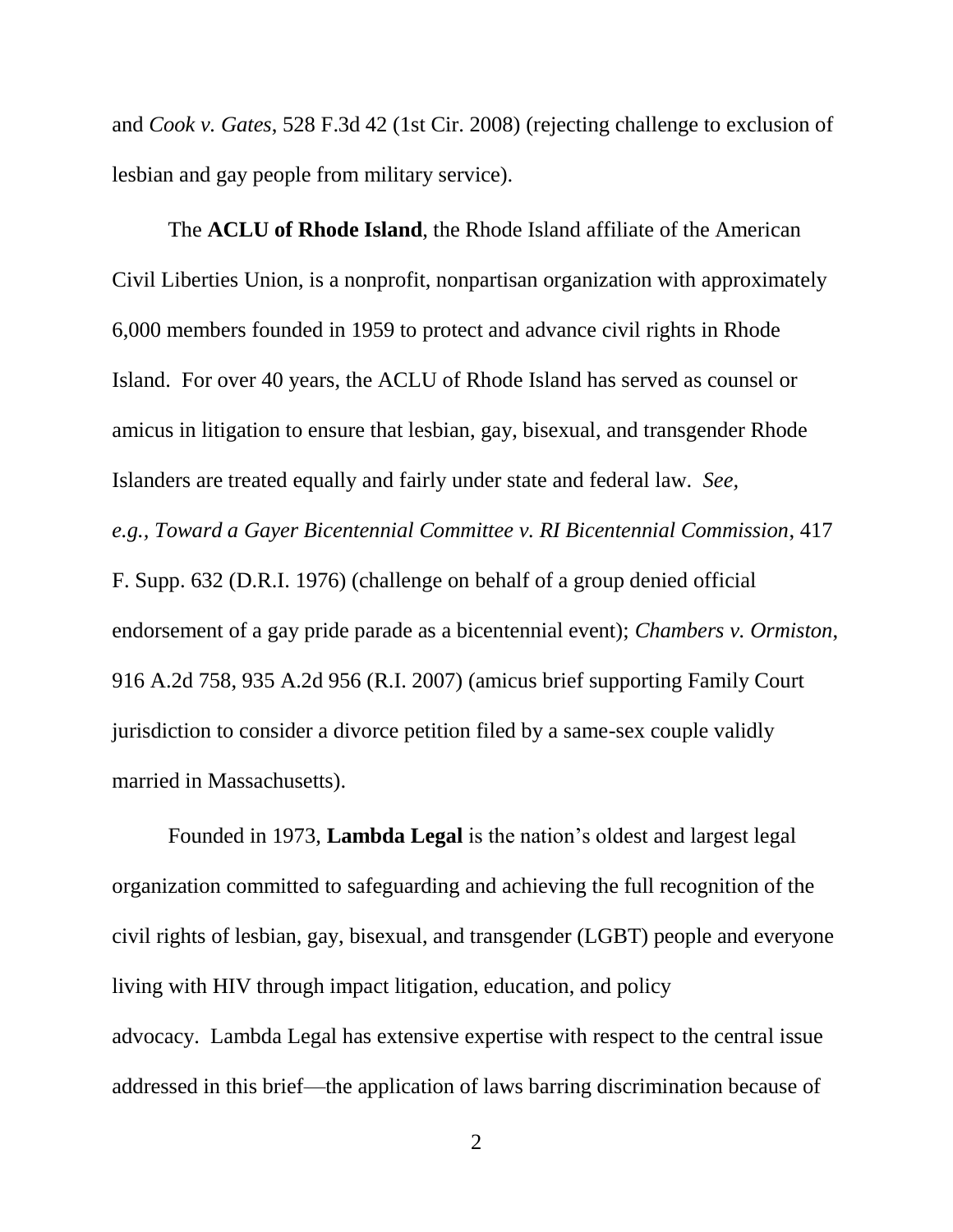"sex" to lesbians, bisexuals, and gay men. This experience is reflected in numerous *amicus curiae* briefs and most notably as counsel of record in *Hively v. Ivy Tech Community College,* 853 F.3d 339 (7th Cir. 2017), in which the Seventh Circuit recently held en banc "that discrimination on the basis of sexual orientation is a form of sex discrimination." *Id.* at 339. On the same issue, Lambda Legal also represents the plaintiff-appellant in *Evans v. Georgia Regional Hospital*, 850 F.3d 1248 (11th Cir. 2017), which reached a contrary result, prompting an imminent petition for certiorari. Previously, Lambda Legal successfully represented plaintiff-appellant in *Glenn v. Brumby*, 663 F.3d 1312 (11th Cir. 2011), in which the Eleventh Circuit held that employment discrimination on basis of gender identity is a form of sex discrimination.

The **National Center for Lesbian Rights (NCLR)** is a national non-profit legal organization dedicated to protecting and advancing the civil rights of lesbian, gay, bisexual, and transgender people and their families through litigation, public policy advocacy, and public education. Since its founding in 1977, NCLR has played a leading role in securing fair and equal treatment for LGBT people and their families in cases across the country involving constitutional and civil rights. NCLR has a particular interest in promoting equal opportunity for LGBT people in the workplace through legislation, policy, and litigation, and represents LGBT people in employment and other cases in courts throughout the country.

3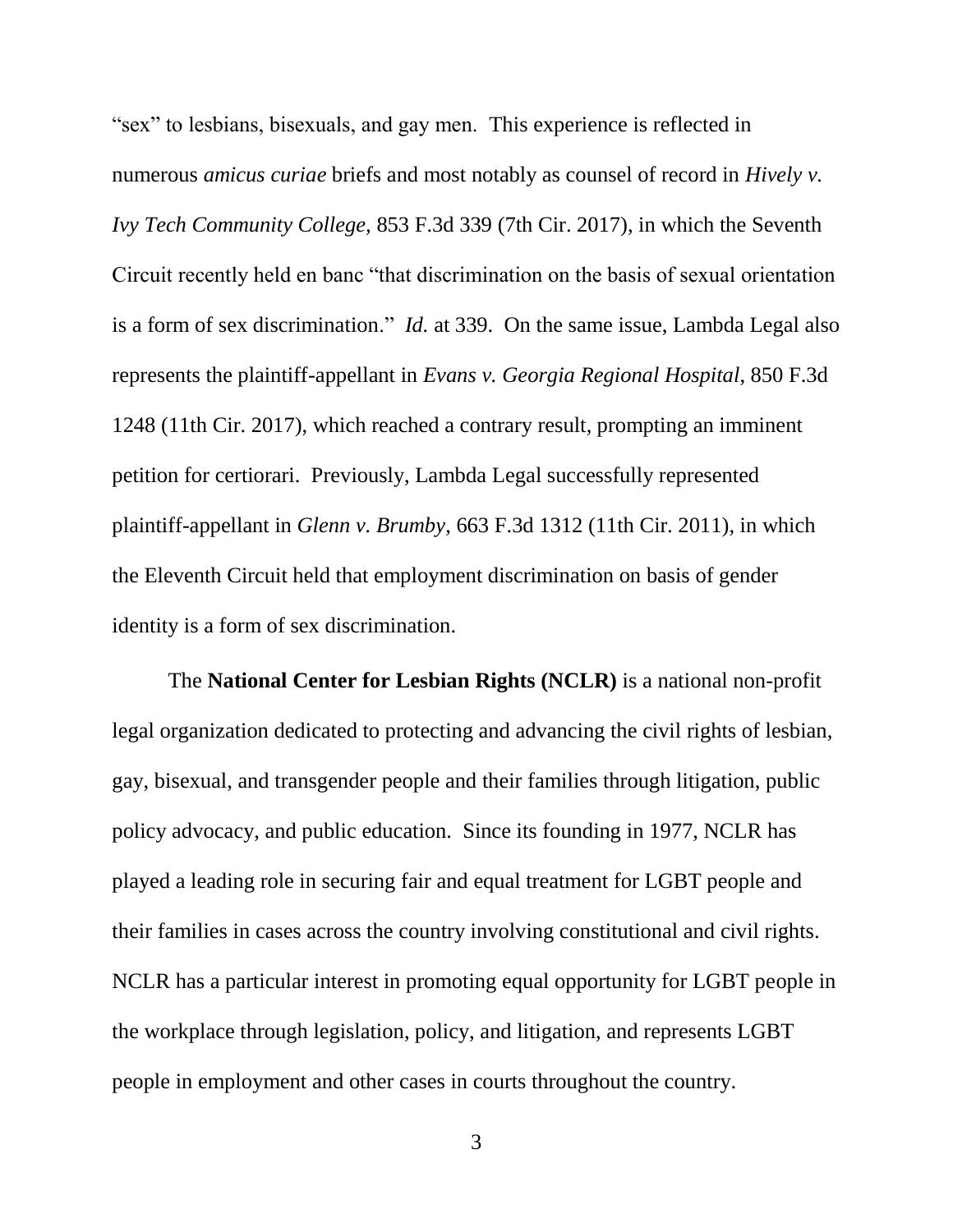#### **INTRODUCTION**

Title VII's prohibition against discrimination "because of . . . sex" prohibits employers from taking into account any sex-based considerations when making adverse employment decisions. Recently, the en banc Seventh Circuit Court of Appeals, as well as members of the Second and Eleventh Circuit Courts of Appeals, recognized that sexual orientation discrimination is a form of sex discrimination barred by Title VII. The Second Circuit is considering the same question en banc in *Zarda v. Altitude Express*, 2017 U.S. App. LEXIS 13127 (2d Cir. May 25, 2017) (granting rehearing). The straightforward reason for this reconsideration of existing precedent is that, but for the plaintiff's sex, discrimination based on sexual orientation would not occur. For example, if a man is treated adversely because he is attracted to men, then he has been discriminated against because of his sex—if he were instead a woman who was attracted to men, he would not have been treated that way.

Although the question of whether sexual orientation discrimination is sex discrimination under Title VII was raised earlier in this litigation, that issue is not necessarily presented on appeal.<sup>1</sup> To the extent that issue may have some impact

 $\overline{\phantom{a}}$ 

<sup>1</sup> Plaintiff-Appellee did not appeal the District Court's order dismissing Plaintiff's Title VII sexual orientation harassment claim to this Court. (*See generally* Def.-Appellant's App.)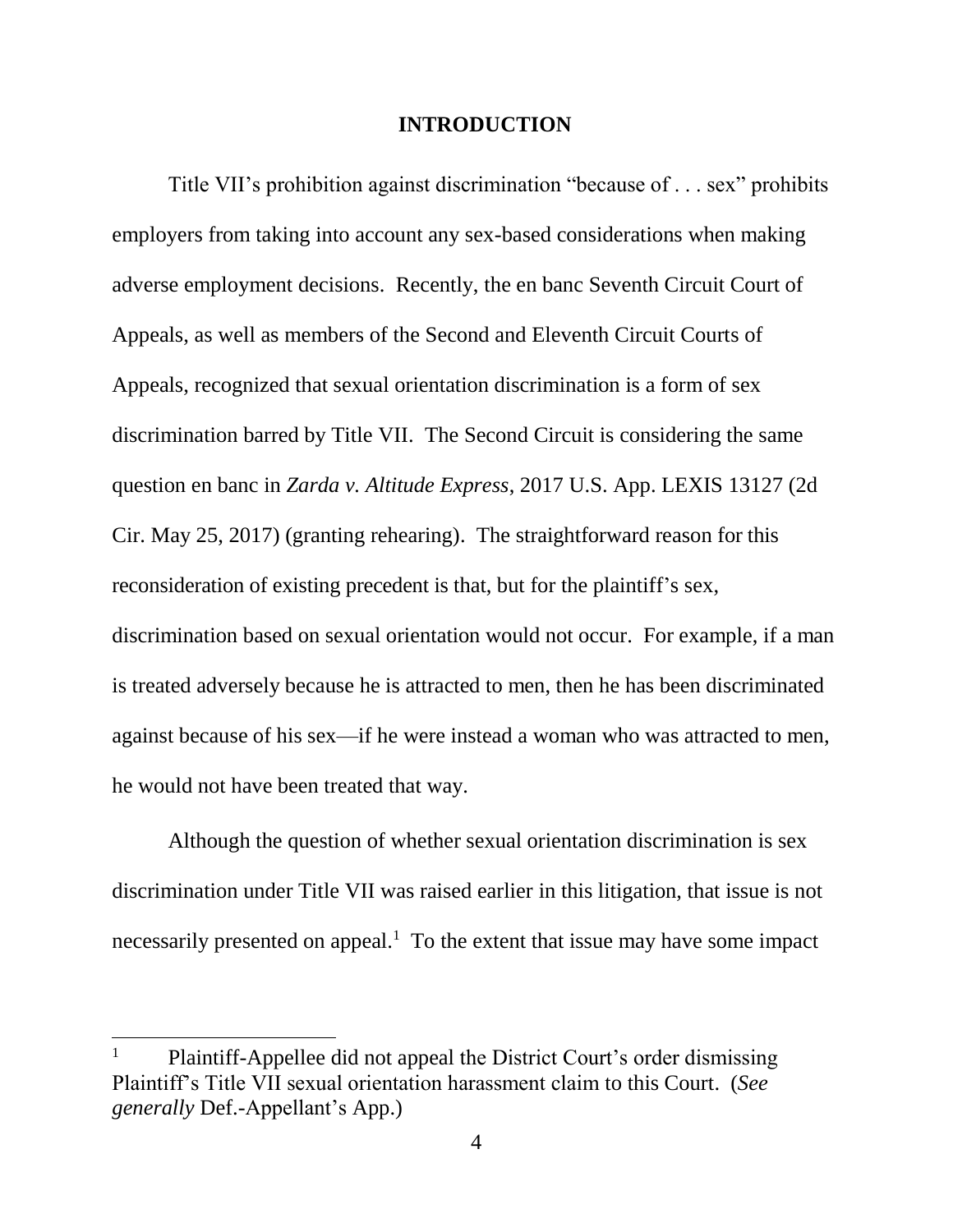on this Court's analysis, we are submitting this *amici curiae* brief to demonstrate why application of Title VII in accordance with its text and established doctrine requires treating sexual orientation claims as a type of sex discrimination.

This brief proceeds in three parts. First, we provide an overview of Supreme Court precedent consistently interpreting Title VII's sex discrimination provision to strike at the entire spectrum of sex discrimination. Second, we show how sexual orientation claims are cognizable under Title VII in accord with settled law. Finally, we address this Court's decision in *Higgins v. New Balance Athletic Shoe, Inc*., 194 F.3d 252 (1st Cir. 1999), which held that Title VII permits claims based on sex stereotyping, but found that the plaintiff in that case, a gay man, had failed to allege such a claim below. Some courts have interpreted *Higgins* to mean that Title VII does not allow sex stereotyping claims based on a plaintiff's sexual orientation. As numerous judges have observed, that standard is simply impossible to apply with any degree of consistency or fairness.<sup>2</sup>

 $\overline{\phantom{a}}$ 

<sup>&</sup>lt;sup>2</sup> The en banc Seventh Circuit recently discussed the "confused hodge-podge" of cases" that have attempted to extricate gender nonconformity claims from sexual orientation claims. *Hively v. Ivy Tech Cmty. Coll. of Ind.*, 853 F.3d 339, 342 (7th Cir. 2017) (en banc); *see also, e.g., Philpott v. New York*, 2017 U.S. Dist. LEXIS 67591, at \*6-7 (S.D.N.Y. May 3, 2017) (commenting on the "'illogical' artificial distinction between gender-stereotyping discrimination and sexualorientation discrimination"); *Boutillier v. Hartford Pub. Sch.*, 221 F. Supp. 3d 255, 270 (D. Conn. 2016) ("[R]econciliation of *Simonton* and *Price Waterhouse* produces untenable results."); *Christiansen v. Omnicom Group, Inc.*, 167 F. Supp. 3d 598, 620 (S.D.N.Y. 2016) ("The lesson imparted by the body of Title VII litigation concerning sexual orientation discrimination and sexual stereotyping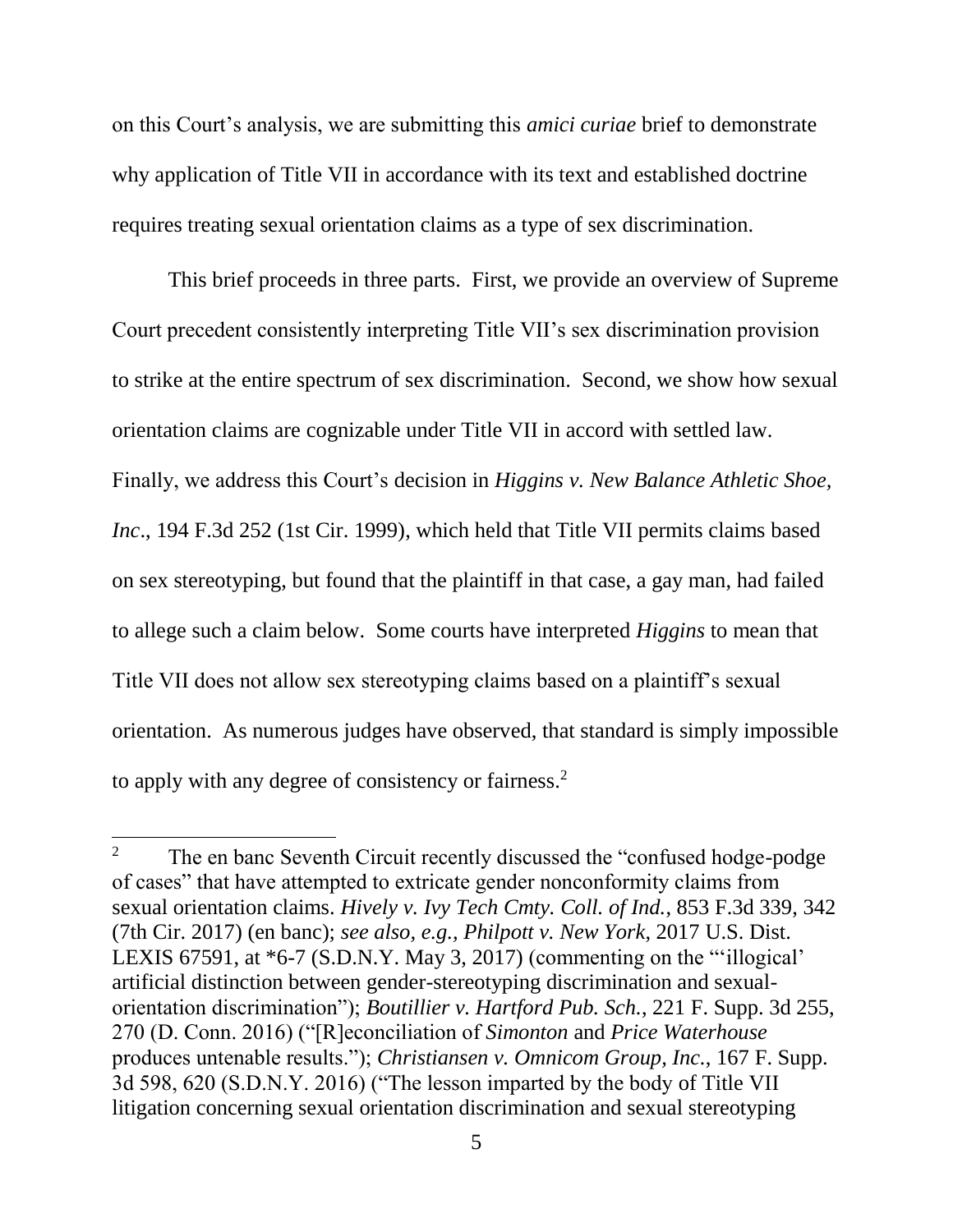#### **DISCUSSION**

# **I. The United States Supreme Court Has Consistently Interpreted Title VII's Prohibition of Sex Discrimination to Strike at the Entire Spectrum of Sex Discrimination.**

Title VII of the Civil Rights Act of 1964 creates workplace norms based on capability and merit and without exclusions based on irrelevant personal characteristics. *See Price Waterhouse v. Hopkins*, 490 U.S. 228, 239 (1989) ("In passing Title VII, Congress made the simple but momentous announcement that sex, race, religion, and national origin are not relevant to the selection, evaluation, or compensation of employees."). In addition to race, color, national origin, and religion, Title VII made it unlawful to "fail or refuse to hire or to discharge any individual, or otherwise to discriminate against any individual . . . because of such individual's . . . sex[.]" 42 U.S.C. § 2000e-2(a)(1).

 $\overline{a}$ 

seems to be that no coherent line can be drawn between these two sorts of claims"), *aff'd* in part, *rev'd* in part, 852 F.3d 195 (2d Cir. 2017) (per curiam); *Videckis v. Pepperdine Univ.*, 150 F. Supp. 3d 1151, 1159-1160 (C.D. Cal. 2015) ("Simply put, the line between sex discrimination and sexual orientation discrimination is 'difficult to draw' because that line does not exist, save as a lingering and faulty judicial construct. . . . It is impossible to categorically separate 'sexual orientation discrimination' from discrimination on the basis of sex or from gender stereotypes[.]"); *Baldwin v. Foxx,* EEOC. Doc. 0120133080, 2015 EEOPUB LEXIS 1905 (EEOC July 16, 2015) ("We do not view the borders between sex discrimination and sexual orientation as 'imprecise.' As we note above, discrimination on the basis of sexual orientation necessarily involves discrimination on the basis of sex.")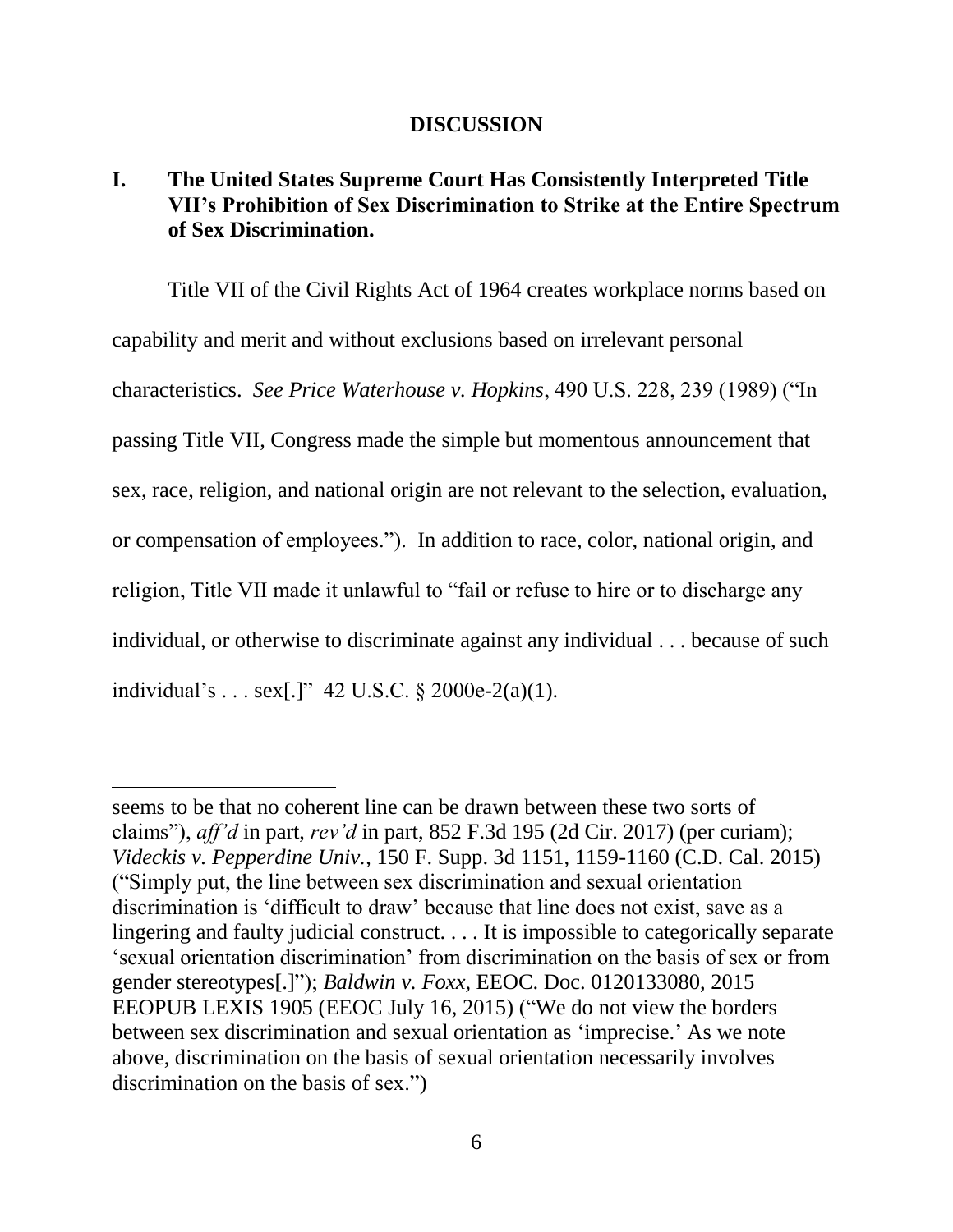No legislative history supports limitations on the broad scope of conduct that may be unlawful sex discrimination, *Meritor Sav. Bank, FSB v. Vinson,* 477 U.S. 57, 64 (1986), and the Supreme Court has been emphatic that courts must entertain *all* claims that meet the statutory requisites of discrimination because of a person's sex. *Oncale v. Sundowner Offshore Servs.*, 523 U.S. 75, 80 (1998).<sup>3</sup> Accordingly, over the past five-plus decades, the Supreme Court's interpretation of Title VII's proscription against discrimination "because of . . . sex" has worked to "strike at

l <sup>3</sup> Although the inclusion of "sex" may well have been meant to protect white women, *see* Brief for American Civil Liberties Union et al. as Amici Curiae Supporting Plaintiffs-Appellants, at 5 n.3, *Zarda v. Altitude Express, Inc.,* No. 15- 3775-cv, 2017 U.S. App. LEXIS 13127 (2d Cir. June 26, 2017), including "sex" in Title VII advanced protections for both white and Black women. *See generally* Serena Mayeri, *Panel I: Historical Perspectives: Intersectionality and Title VII: A Brief (Pre-) History*, 95 B.U. L. Rev. 713 (2015); Cary Franklin, *Inventing the "Traditional Concept" of Sex Discrimination*, 125 Harv. L. Rev. 1307 (2012); Robert C. Bird, *More Than a Congressional Joke: A Fresh Look at the Legislative History of Sex Discrimination of the 1964 Civil Rights Act*, 3 Wm. & Mary J. Women & L. 137 (1997). As Mayeri describes, an influential memorandum by African American attorney Pauli Murray, circulated to the Senate and the Johnson administration in April 1964, warned that both Black and white women "will share a common fate of discrimination" if "sex" is not included in Title VII. Mayeri, *supra* at 718-19. As Murray explained in her memo, it is "exceedingly difficult for a [Black] woman to determine whether or not she is being discriminated against because of race or sex." *Id*. at 719. Murray's line of reasoning pertaining to the intersection of race and sex still rings true to this day, especially for LGBT people of color who experience "high rates of discrimination both because they are LGBT and because of their race and ethnicity." Center for American Progress and Movement Advancement Project, *Paying An Unfair Price The Financial Penalty for LGBT People of Color in America*, 9 (2015), *available at* http://lgbtmap.org/file/paying-an-unfair-price-lgbt-people-of-color.pdf (last visited August 24, 2017).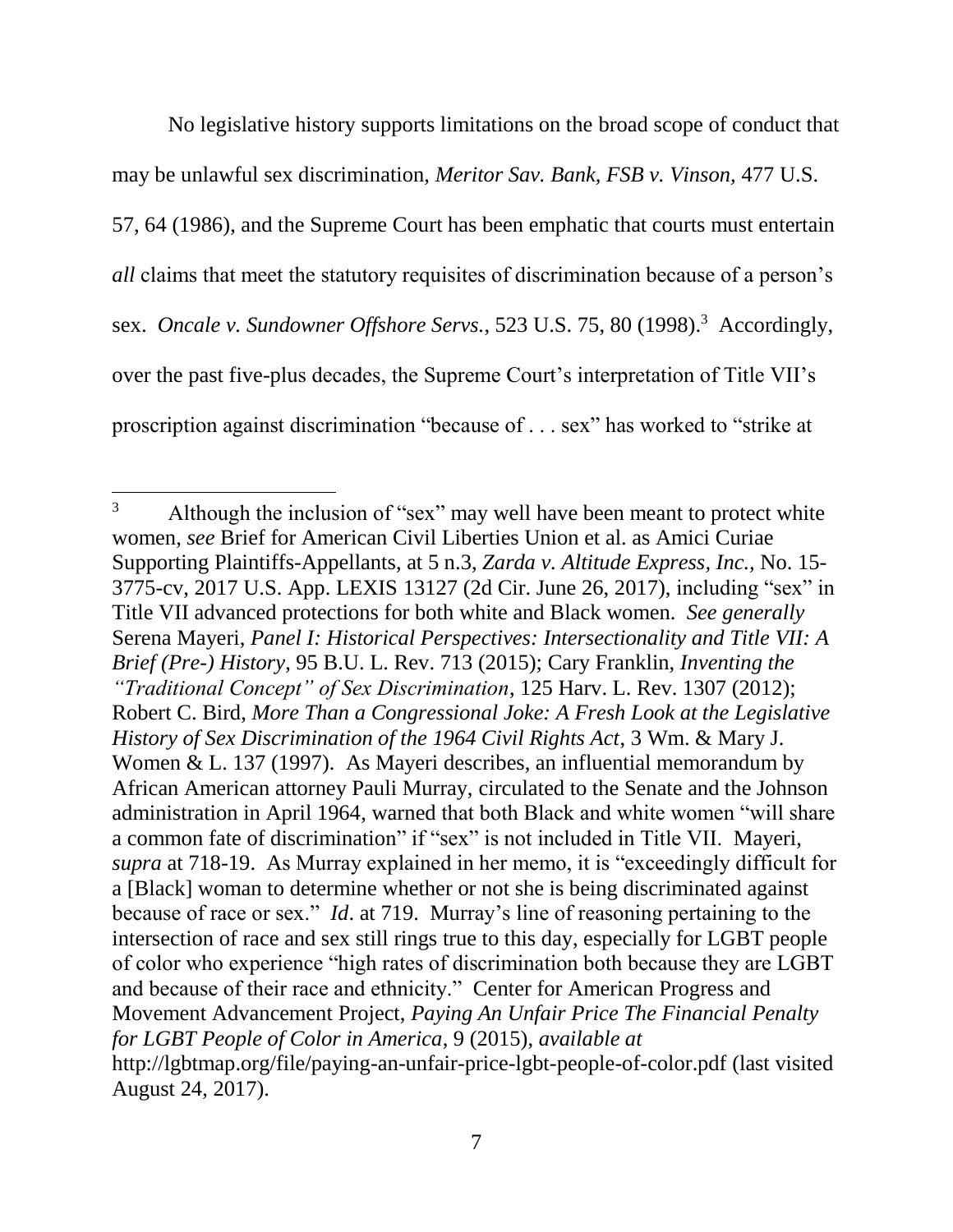the entire spectrum of disparate treatment of men and women resulting from sex stereotypes." *City of L.A. Dep't of Water & Power v. Manhart*, 435 U.S. 702, 707 n.13 (1978). The Supreme Court has consistently applied the text and its developing jurisprudence to address the many manifestations of sex discrimination.

It is unlawful sex discrimination to discriminate against men, and not only women, because "Congress had always intended to protect *all* individuals from sex discrimination in employment[.]" *Newport News Shipbuilding & Dry Dock Co. v. EEOC,* 462 U.S. 669, 681 (1983) (emphasis in original) (holding that providing pregnancy related benefits to married female employees but not to married male employees violated Title VII by providing men with less inclusive benefits). Accordingly, it also violates Title VII to discriminate against any sex-based *subsets* of employees. For example, in *Phillips v. Martin Marietta Corp.*, the employer hired female employees, but violated Title VII by not hiring women with young children. 400 U.S. 542, 544 (1971). This type of sex discrimination is sometimes referred to as "sex-plus" discrimination because it does not occur categorically against all members of one sex, but only those members possessing a certain trait (such as having young children). *Chadwick v. WellPoint, Inc.,* 561 F.3d 38, 43 (1st Cir. 2009).

The Court has long condemned employer decision-making that relies on "stereotyped characterizations of the sexes." *Phillips*, 400 U.S. at 545 (Marshall,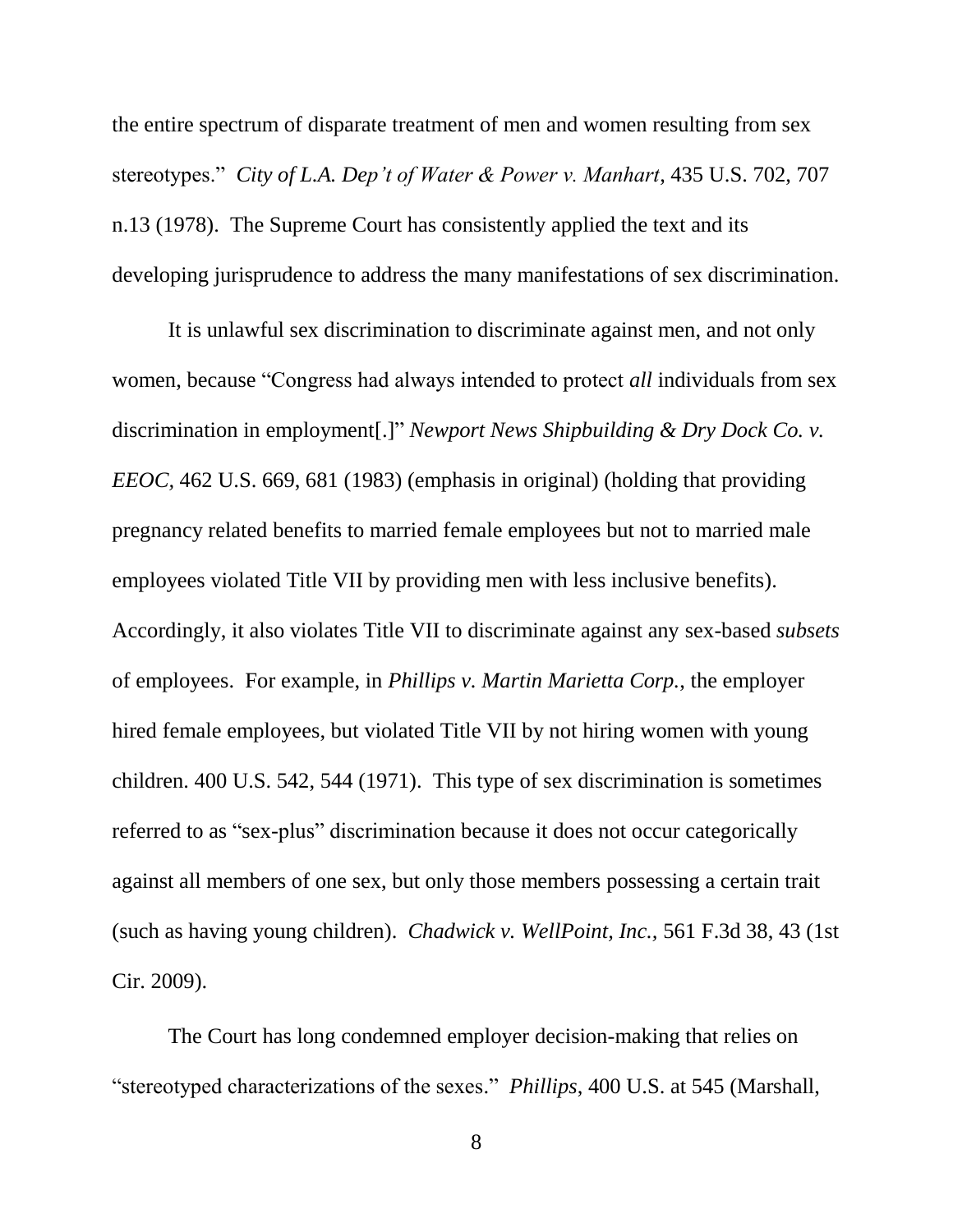J., concurring). Its *Price Waterhouse* ruling confirmed that an employer cannot insist that an employee match "the stereotype associated with their group" and still remain within the legal confines of Title VII. *Price Waterhouse,* 490 U.S. at 251. This principle applies even if the "stereotype-based" treatment seems benign or is based on generalizations that may have some statistical basis. *See Manhart*, 435 U.S. at 707 (holding that an employer's pension plan requiring women employees to make larger plan contributions to their plans because of the stereotype that women on average lived longer than men violated Title VII); *Int'l Union v. Johnson Controls,* 499 U.S. 187, 197, 211 (1991) (holding employer's fetal protection policy violated Title VII because the policy only applied to pregnant and fertile women and could not be justified by the employer's view of the proper role of childbearing women in the protection of future children).

In rooting out every type of discrimination "because of sex," in 1986, the Supreme Court held in *Meritor Sav. Bank, FSB* that the creation of a hostile work environment predicated upon the sex of the employee constitutes sex discrimination under Title VII. 477 U.S. at 64. Reasoning that employees should not be required to suffer sexual abuse "in return for the privilege of being allowed to work and make a living[,]" the Court viewed a hostile work environment as a barrier to sexual equality in the workplace. *Id*. at 67. Neither the sex of the harasser nor of the person harassed is relevant to a sexual harassment claim since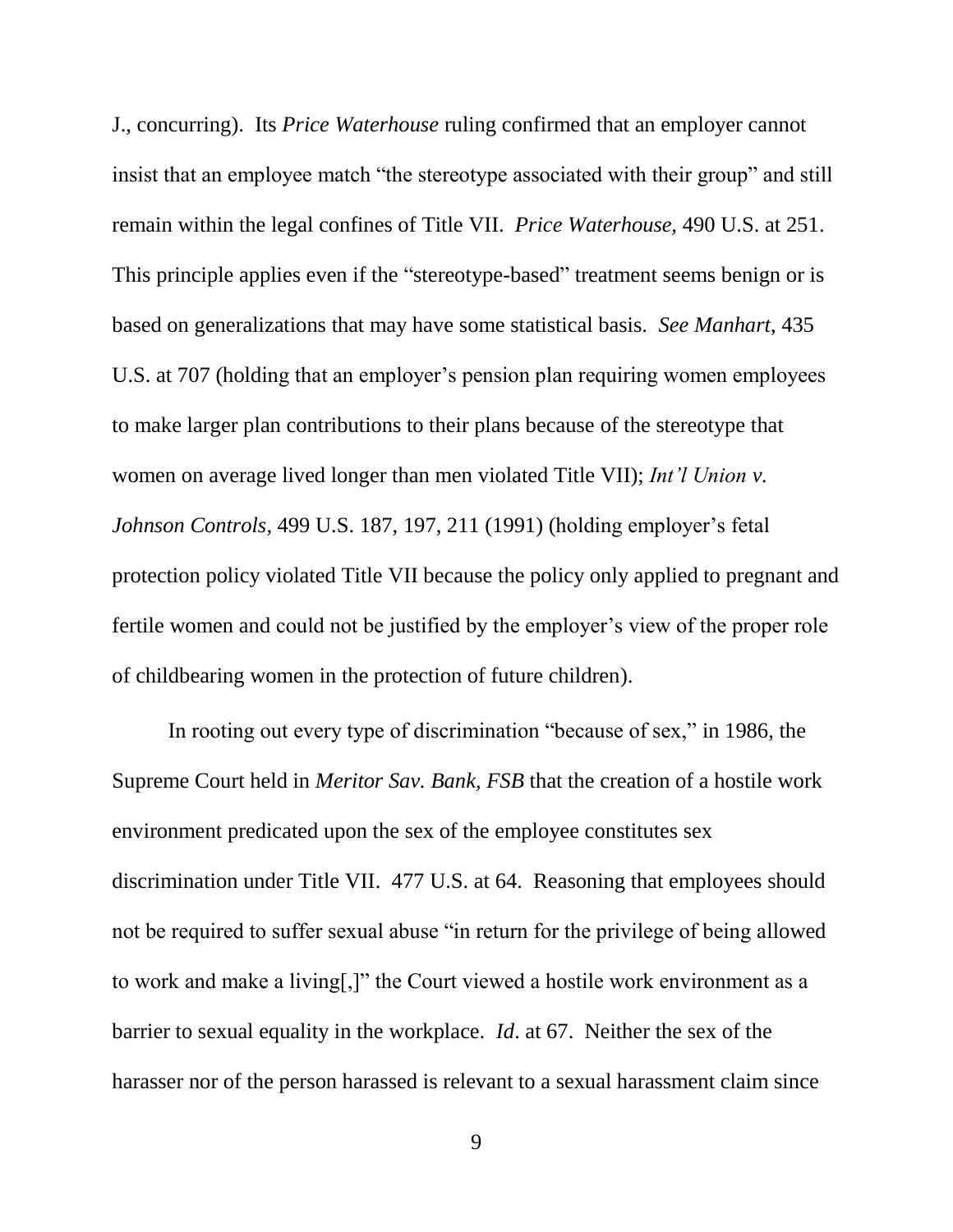harassment "of any kind" is covered if it meets the statutory requirements. *Oncale,* 523 U.S. at 80 (holding that same-sex sexual harassment is within the purview of Title VII).

Finally, a Title VII sex discrimination violation can be based on the relationship of an employee to another person. *See Newport News,* 462 U.S. at 676 (plan did not cover costs of male employee's wife's hospitalization for pregnancy; plan is unlawful "because the protection it affords to married male employees is less comprehensive that the protection it affords to married female employees").

As the Supreme Court's precedent demonstrates, the statutory requirement that discrimination be "because of . . . sex" is met where sex is a motivating factor in the alleged discrimination. 42 U.S.C.  $\S 2000e-2(m)$ . Thus, the "because of ... sex" provision of Title VII encompasses the sex-based classifications involved in discrimination against lesbian, gay, and bisexual employees for the reasons set forth in Section II, below.

### **II. Recognizing That Sexual Orientation Discrimination Is a Form of Sex Discrimination Is Compelled by Title VII's Text and Doctrine.**

For at least three reasons, "discrimination on the basis of sexual orientation is a form of sex discrimination." *Hively,* 853 F.3d at 341. First, such discrimination necessarily involves sex-based considerations because the discrimination directed, for example, at a man because he is attracted to men is not

10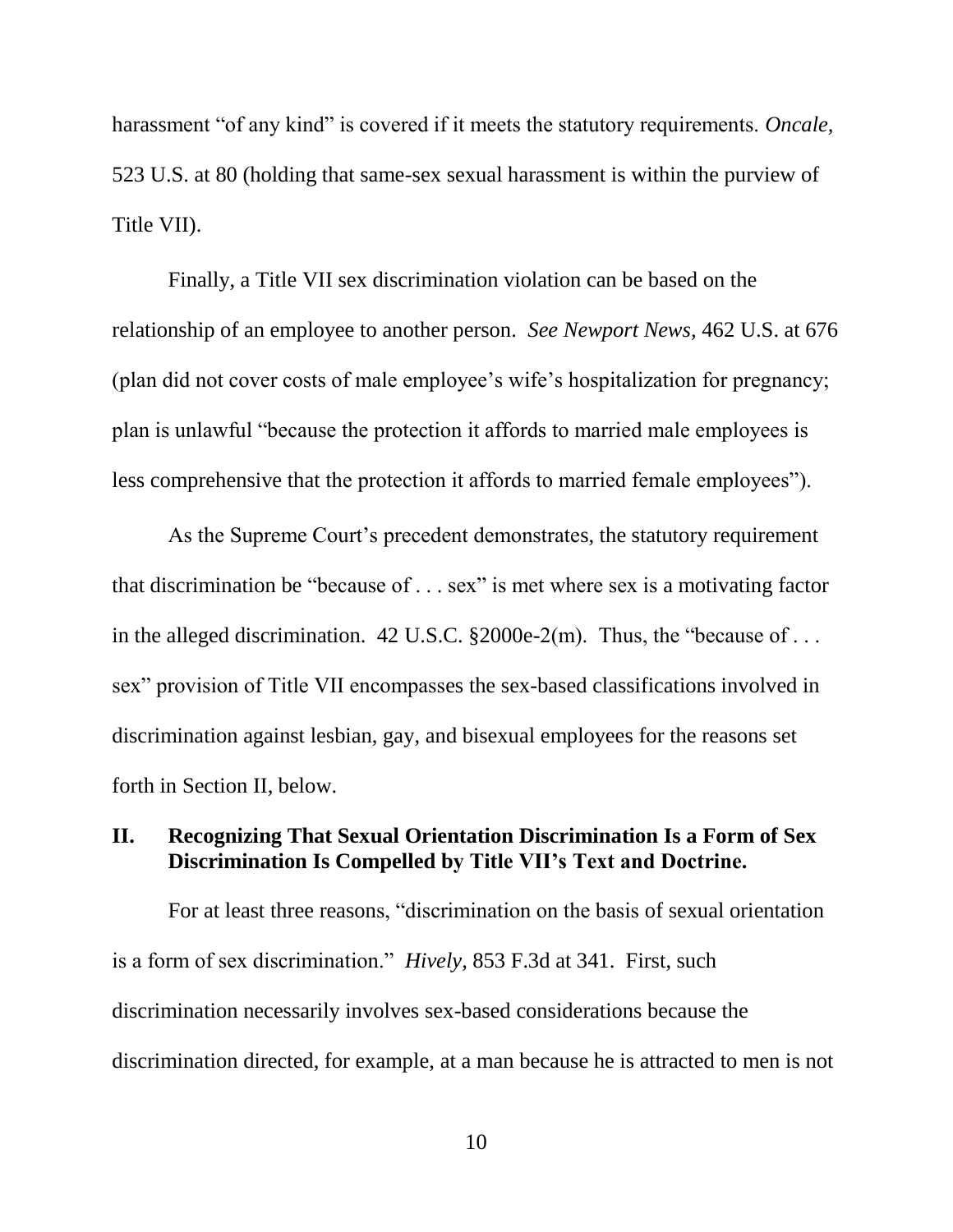directed at a woman who is attracted to men. For this simple reason, it is "impossible to discriminate on the basis of sexual orientation without discriminating on the basis of sex[.]" *Id.* at 351.<sup>4</sup> Second, just as discrimination against an employee who is romantically attracted to or involved with someone of a different race consistently has been recognized as race discrimination barred by Title VII, discrimination against an employee who is attracted to or in a relationship with someone of the same sex must be recognized as unlawful sex discrimination. Finally, sexual orientation discrimination constitutes prohibited sex discrimination because it is based on an employee's nonconformity with the sex-based stereotype that men should be attracted only to women, and that women should be attracted only to men.

### **A. When Employers Discriminate Based on Sexual Orientation, They Necessarily Consider an Employee's Sex.**

First, "sexual orientation discrimination is sex discrimination for the simple reason that such discrimination treats otherwise similarly-situated people differently solely because of their sex." *Anonymous v. Omnicom Group, Inc.*, 852 F.3d 195, 202 (2d Cir. 2017) (Katzmann, C.J., concurring). This traditional

 $\overline{\phantom{a}}$ 

<sup>4</sup> In *Higgins,* this Court declined to consider whether discrimination on the basis of same-sex attractions or relationships constitutes a form of sex-plus discrimination because the issue had not been properly presented to the district court. *Higgins,* 194 F.3d at 259-60. That issue therefore remains open for this Court's consideration.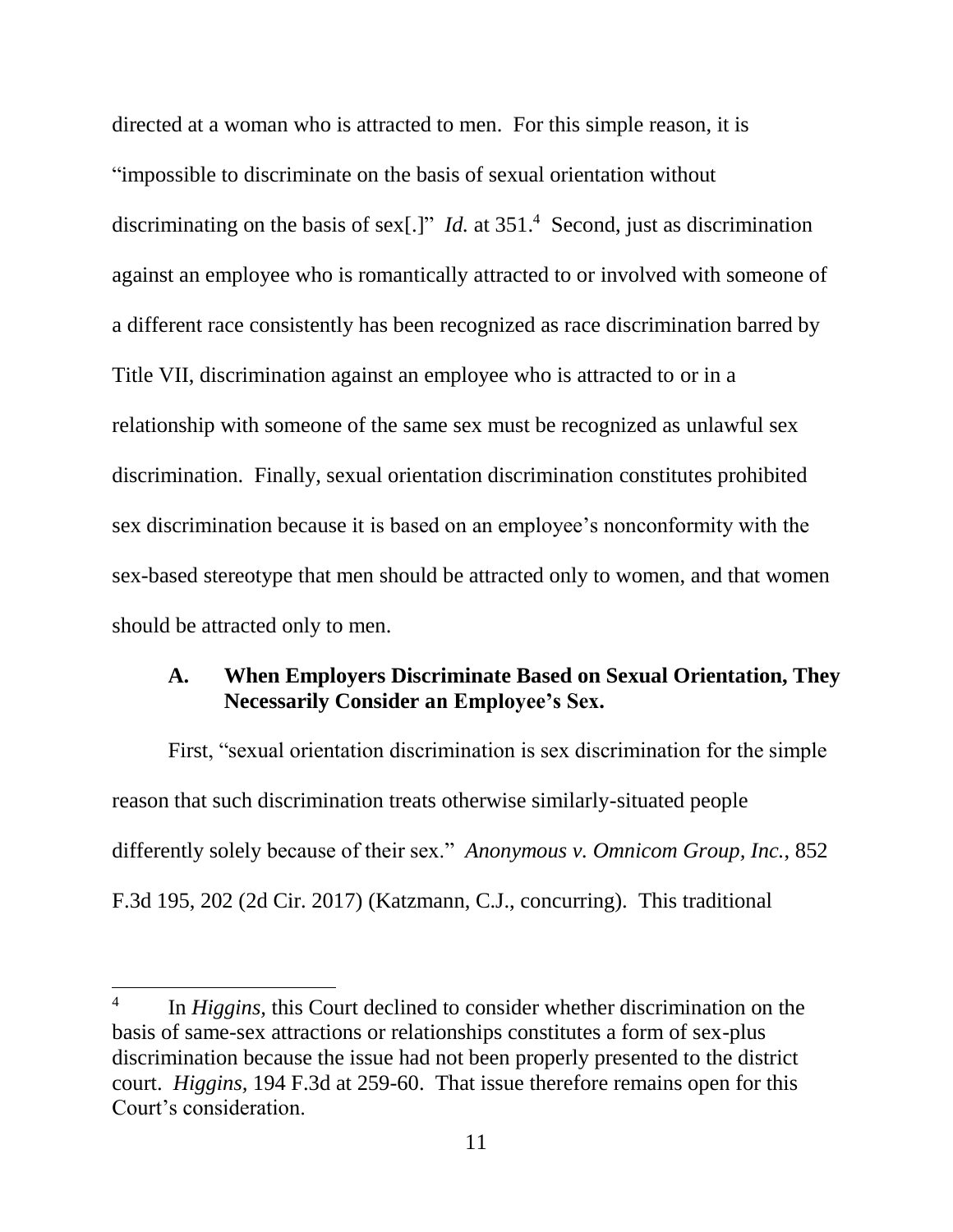method for assessing sex discrimination under Title VII requires the Court to engage in a straightforward inquiry: "holding all other things constant and changing only [the employee's] sex, would [the employee] have been treated the same way?" *Hively*, 853 F.3d at 345. *See also Manhart*, 435 U.S. at 711 (holding that test under Title VII is "whether the evidence shows 'treatment of a person in a manner which but for that person's sex would be different."").<sup>5</sup> If the employee would have been treated differently had they been of the other sex, the employer has discriminated "because of sex."

Application of the "but-for" method shows that sexual orientation discrimination is discrimination because of sex. When an employer fires a female employee because the employee is married to (or lives with, dates, or is attracted to) a woman but would not fire a male employee for identical conduct with (or attraction to) a woman, the employer has engaged in "paradigmatic sex discrimination." *Hively*, 853 F.3d at 345. That is true because "sexual orientation is inseparable from and inescapably linked to sex[.]" *Baldwin*, 2015 EEOPUB LEXIS at \*14.<sup>6</sup> Sexual orientation is a relational characteristic, defined by being

 $\overline{\phantom{a}}$ 

<sup>&</sup>lt;sup>5</sup> While a plaintiff satisfying this "but-for" test necessarily satisfies Title VII's causation requirement, Title VII plaintiffs alleging sex discrimination are not required to prove such causation and may alternatively prevail under the "motivating-factor" test. *See, e.g., Velazquez-Perez v. Developers Diversified Realty Corp*., 753 F.3d 265, 278 (1st Cir. 2014); *see also* 42 U.S.C. § 2000e–2(m). This is not to say that "sex" and "sexual orientation" are interchangeable concepts or terms; the salient point is, rather, that an individual's sexual orientation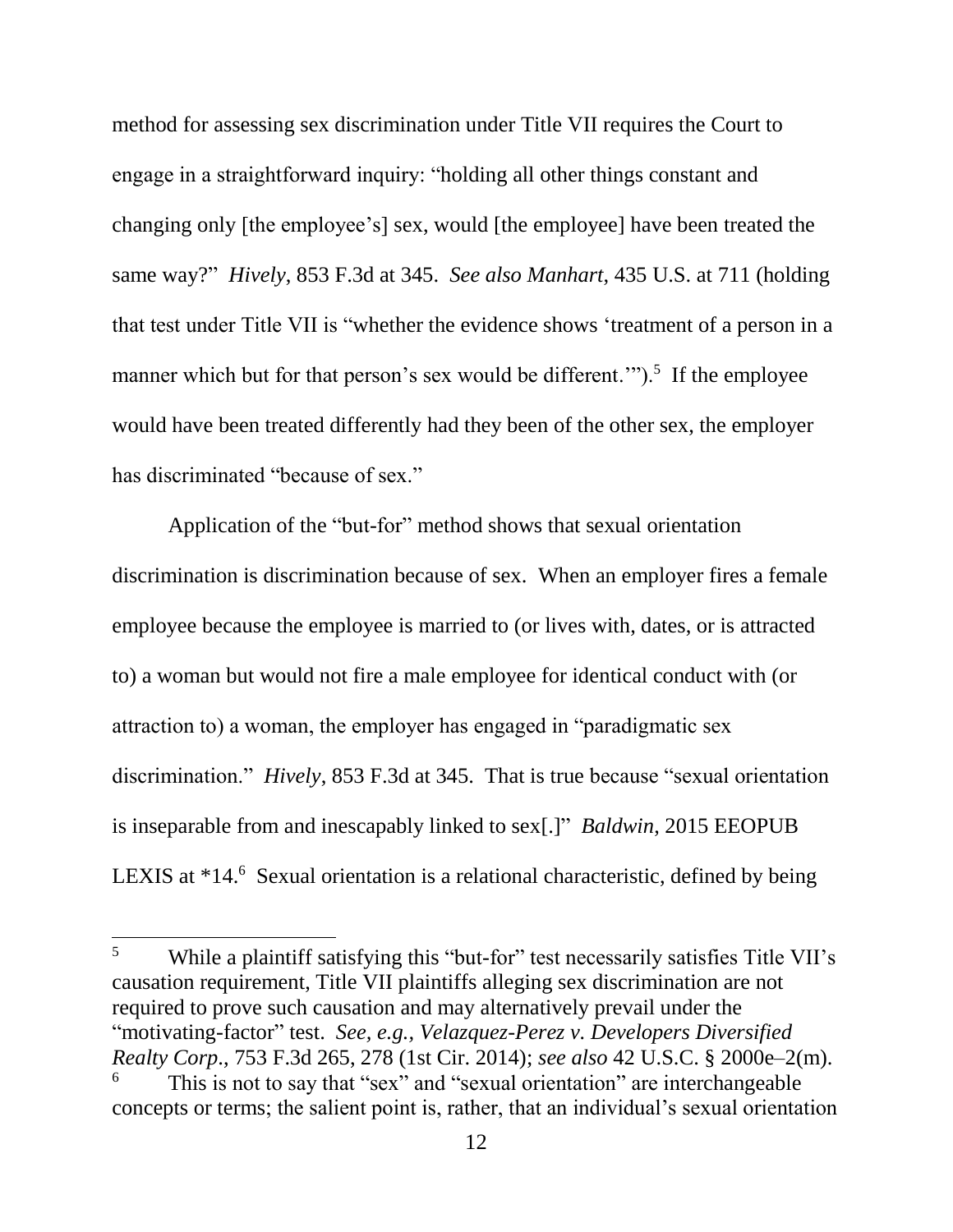(or desiring to be) romantically involved with a person of a particular sex. An employer's decision to take adverse action only against men who are attracted to men, but not against women with the same attractions, necessarily involves sexbased considerations and therefore violates Title VII.

Although this Court for procedural reasons declined to consider a similar argument in *Higgins,* 194 F.3d at 259-60, a growing number of courts have recognized the compelling logic of this position*. See, e.g., Hively*, 853 F.3d at 350- 51; *id.* at 358 (Flaum, J., concurring); *Isaacs v. Felder Servs., LLC*, 143 F. Supp. 3d 1190, 1194 (M.D. Ala. 2015); *Hall v. BNSF Ry. Co.*, 2014 U.S. Dist. LEXIS 132878, at \*8-9 (W.D. Wash. Sept. 22, 2014); *Koren v. Ohio Bell Tel. Co.,* 894 F. Supp. 2d 1032, 1038 (N.D. Ohio 2012); *Heller v. Columbia Edgewater Country Club*, 195 F. Supp. 2d 1212, 1223 (D. Or. 2002); *see also Videckis*, 150 F. Supp. 3d at 1161*); Baldwin*, 2015 EEOPUB LEXIS, at \*14. This Court should not foreclose its ability to do the same in a future case where this issue is squarely presented.

l

is defined in relation to sex, and that anti-gay discrimination necessarily takes account of an individual's sex.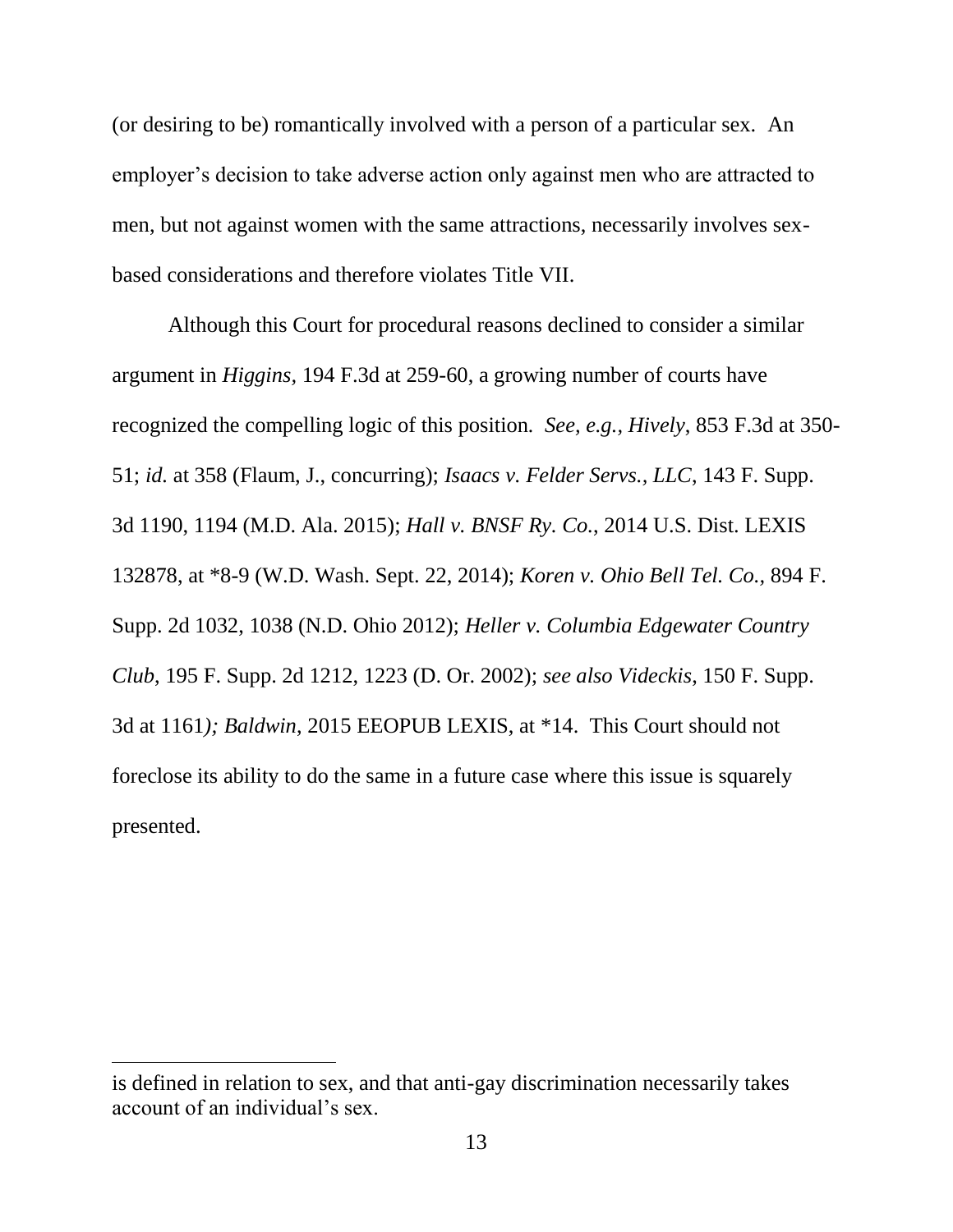### **B. Discrimination Based on Same-Sex Relationships Is Analogous to Discrimination Based On Interracial Relationships and, Therefore, Equally Violates Title VII.**

Second, sexual orientation discrimination is sex discrimination because it treats otherwise similarly-situated people differently because of their sex, viewed in relation to the sex of the individuals with whom they associate (or to whom they are attracted). *Omnicom*, 852 F.3d at 204 (Katzmann, C.J., concurring); *see also Hively*, 853 F.3d at 347-48; *id.* at 359 (Flaum, J., concurring). Numerous courts have adopted this reasoning in the context of race discrimination, holding that "an employer may violate Title VII if it takes action against an employee because of the employee's association with a person of another race." *Holcomb v. Iona Coll.,* 521 F.3d 130, 132 (2d Cir. 2008); *see also Deffenbaugh-Williams v. Wal-Mart Stores, Inc.,* 156 F.3d 581, 589 (5th Cir. 1998), vacated in part on other grounds, *Williams v. Wal-Mart Stores, Inc.,* 182 F.3d 333 (5th Cir. 1999); *Tetro v. Elliott Popham Pontiac, Oldsmobile, Buick & GMC Trucks, Inc.,* 173 F.3d 988, 994-95 (6th Cir. 1999); *Parr v. Woodmen of the World Life Ins. Co.,* 791 F.2d 888, 892 (11th Cir. 1986). The same analysis should apply to claims of sex discrimination based on same-sex relationships or associations. *See Hively*, 853 F.3d at 349 (citing *Price Waterhouse*, 490 U.S. at 244 n.9). Judge Flaum's concurrence in *Hively* explains why this is so:

Interracial relationships are comprised of (A) an individual of one race, and (B) another individual of a *different race*. Without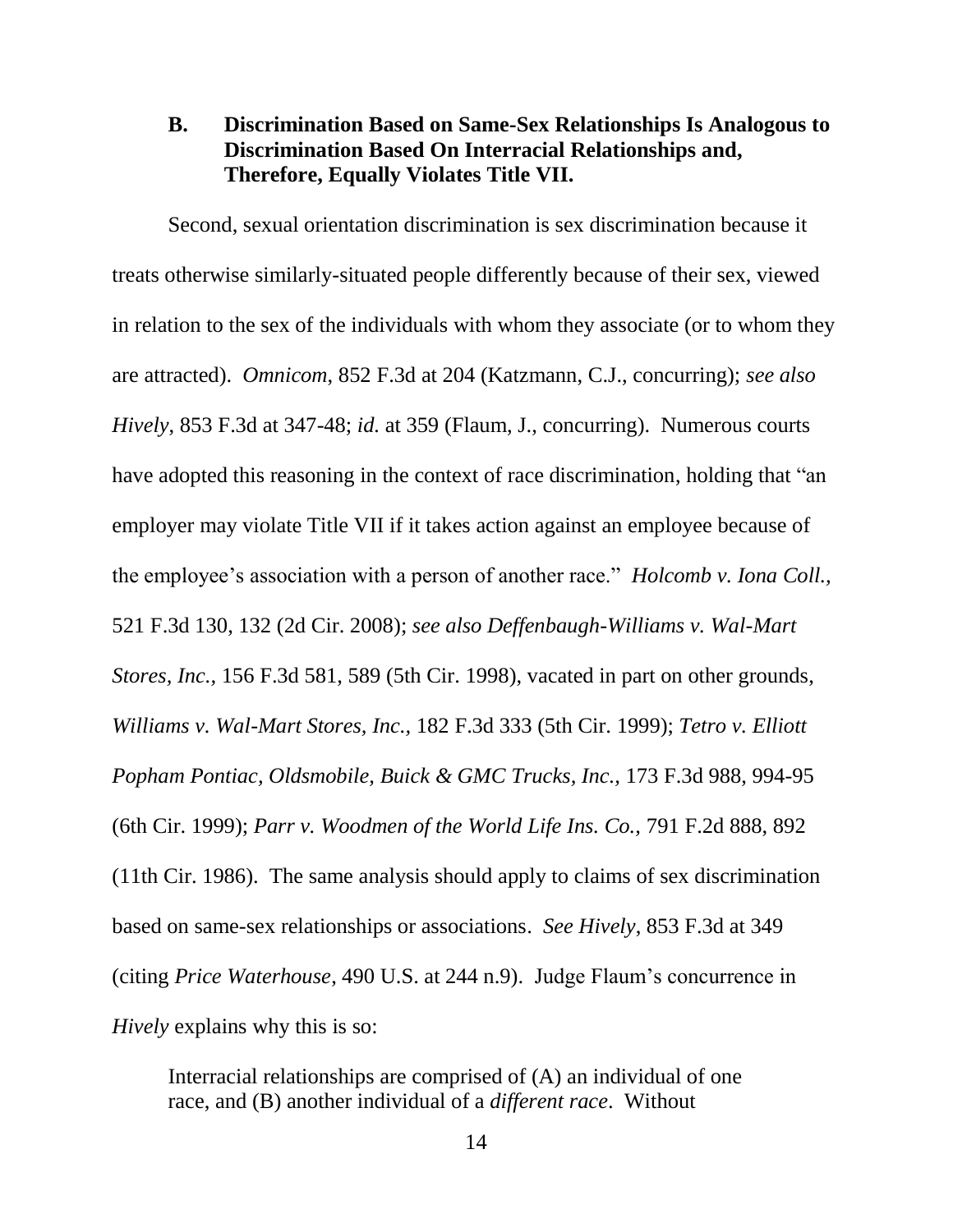considering the first individual's race, the word 'different' is meaningless. Consequently, employment discrimination based on an employee's interracial relationship is, in part, tied to an enumerated trait: the employee's race … The same principle applies here. Ivy Tech allegedly refused to promote Professor Hively because she was homosexual—or (A) a woman who is (B) sexually attracted to women.

*Id.* at 359 (Flaum, J., concurring) (emphasis in original).

Despite the many differences, historically and socially, among the kinds of discrimination prohibited under Title VII, the Supreme Court has made clear that courts should treat discrimination under the enumerated traits the same, because the statue "on its face treats each of the enumerated categories exactly the same."<sup>7</sup> *Price Waterhouse*, 490 U.S. at 243 n.9; *see also Faragher v. City of Boca Raton*, 524 U.S. 775, 787 n.1 (1998); *Meritor*, 477 U.S. at 66; *Manhart*, 435 U.S. at 709; *cf. Oncale*, 523 U.S. at 78 (rejecting attempt to exclude all same-sex harassment from Title VII's scope). Accordingly, this Court should not foreclose its ability to apply this well-established and widely accepted reasoning to claims under Title VII's sex discrimination provision in a future case.

# **C. Discrimination Based on Sexual Orientation Constitutes Discrimination Based on Sex Stereotypes.**

Third, sexual orientation discrimination is sex discrimination "because such discrimination is inherently rooted in gender stereotypes." *Omnicom*, 852 F.3d at

l

<sup>&</sup>lt;sup>7</sup> The statute delineates limited, narrow exceptions to this rule that are not relevant here. *See* 42 U.S.C. § 2000e-2(e).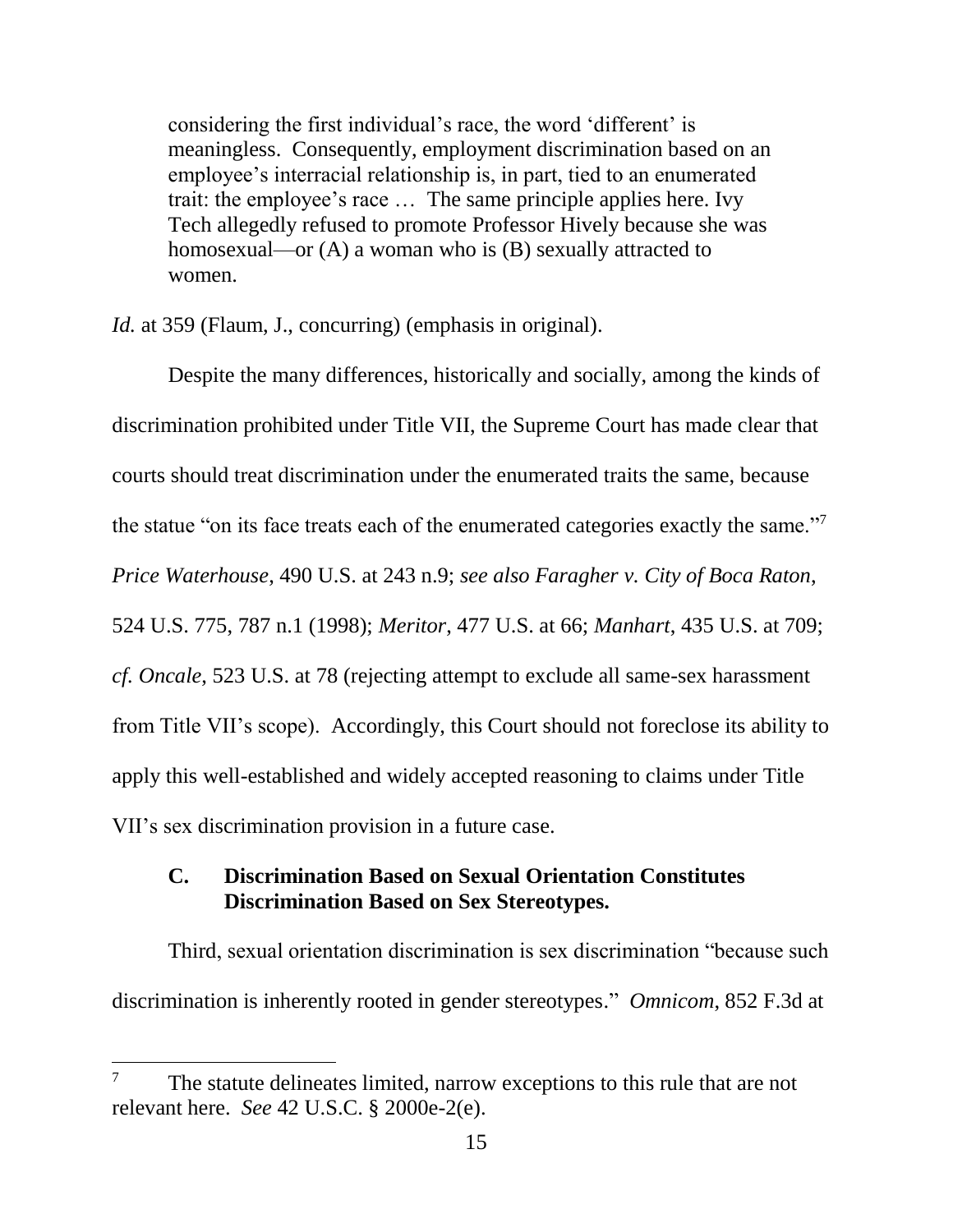205 (Katzmann, C.J., concurring). It is firmly established that discrimination based on such stereotypes violates Title VII. *See Price Waterhouse*, 490 U.S. at 251; *Chadwick*, 561 F.3d at 44.

Sexual orientation discrimination is a paradigmatic instance of gender stereotyping. An individual's same-sex attraction represents a "failure to conform to [a sex] stereotype (at least as understood in a place such as modern America, which views heterosexuality as the norm and other forms of sexuality as exceptional)[.]" *Hively*, 853 F.3d at 346; *see also Omnicom*, 852 F.3d at 205 (Katzmann, C.J., concurring); *Centola v. Potter,* 183 F. Supp. 2d 403, 410 (D. Mass. 2002) ("Sexual orientation harassment is often, if not always, motivated by a desire to enforce heterosexually defined gender norms."). As the Seventh Circuit aptly put it, making a "job decision based on the fact that the complainant woman or man—dresses differently, speaks differently, or dates or marries a samesex partner, is a reaction purely and simply based on sex." *Hively*, 853 F.3d at 347. Title VII prohibits employers from basing decisions on such considerations. This Court should not foreclose its ability to recognize in a future case that discrimination because an individual departs from the gendered expectation that a man should only be attracted to women and that a woman should only be attracted to men constitutes prohibited sex discrimination.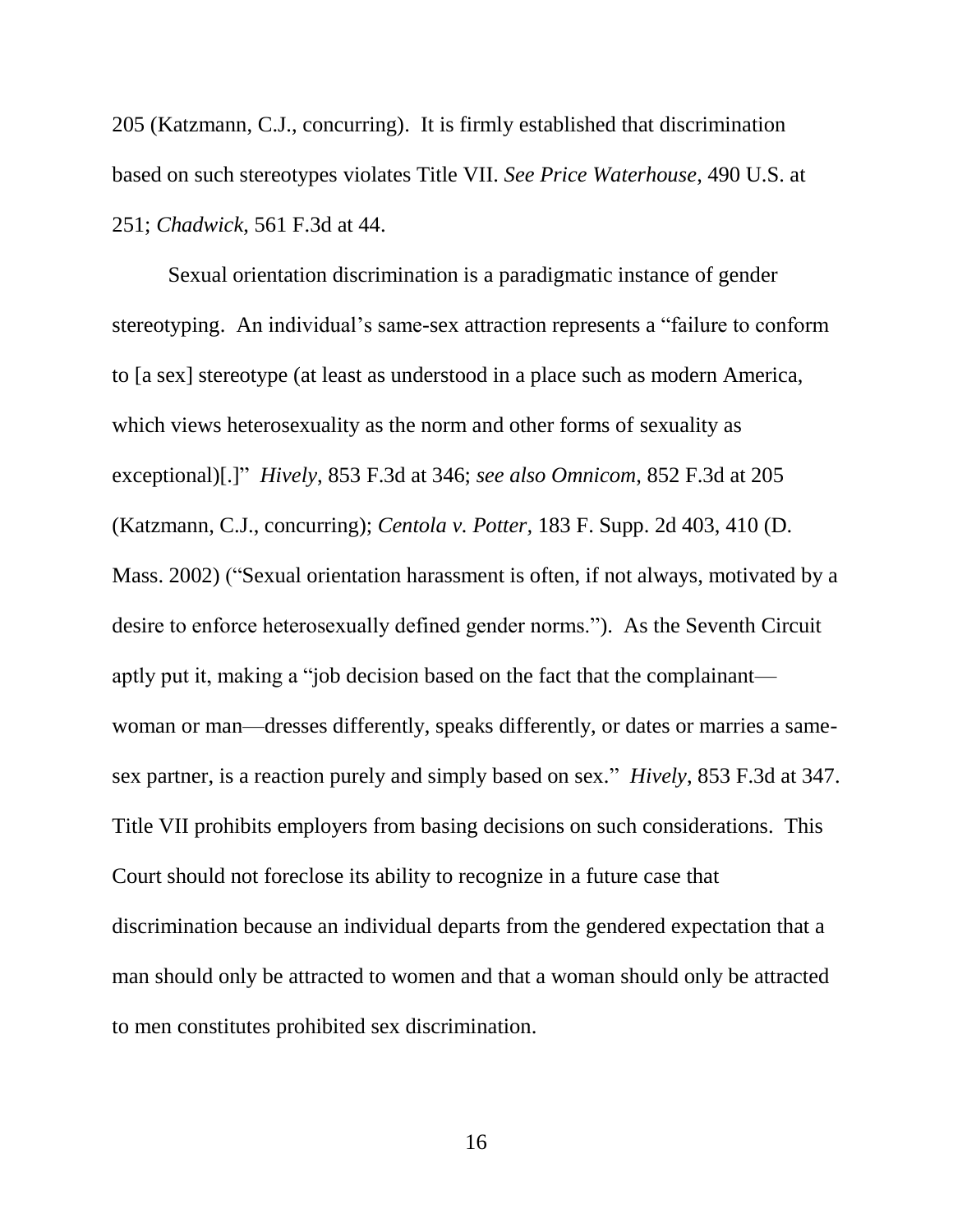### **III.** *Higgins* **Has Sown Confusion and Inconsistency in Title VII Cases Brought by Lesbian, Gay and Bisexual Employees in This Circuit.**

Almost twenty years ago, this Court determined in *Higgins* that although the plaintiff-appellant "toiled in a wretchedly hostile [work] environment" because of his sexual orientation, the plaintiff nonetheless failed to establish a claim under Title VII because "Title VII does not proscribe harassment simply because of sexual orientation." 194 F.3d at 258-59. At the same time, this Court also recognized that "a man can ground a claim [of impermissible gender-based stereotyping] on evidence that other men discriminated against him because he did not meet stereotyped expectations of masculinity." *Id*. at 261 n.4.

Mr. Higgins was foreclosed from arguing sex stereotyping because he did not raise the argument with the District Court. He was also held to have waived the argument that he had been discriminated against on a sex-plus theory. *Id.* at 259-60; *see supra* n.4. Accordingly, *Higgins* did not squarely address the contention that discrimination on the basis of sexual orientation inherently involves sex stereotyping, and therefore is no obstacle to this Court's consideration of that argument in a future case in which the issue is properly presented. Moreover, even if *Higgins* could be considered to have implicitly rejected that argument, "an opinion that contains no discussion of a powerful ground later advanced against it is more vulnerable to being overruled than an opinion which demonstrates that the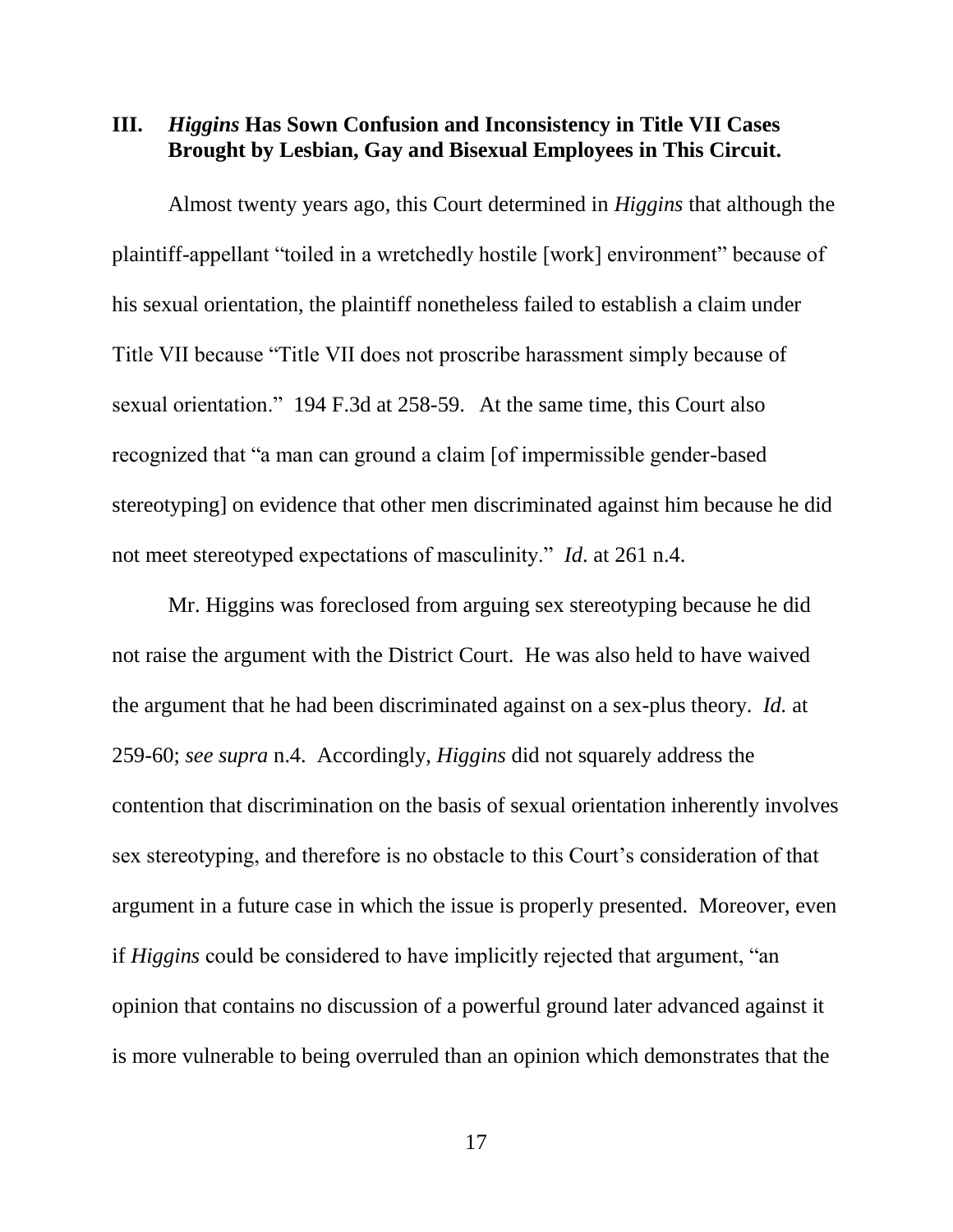court considered the ground now urged as a basis for overruling." *United States v. Hill*, 48 F.3d 228, 232 (7th Cir. 1995).

This implied dichotomy between permissible sexual stereotyping and claims about sexual orientation discrimination – a dichotomy that fails to grapple with the victim's deviation from sex stereotypes in being a man drawn to relationships with other men, or a woman drawn to relationships with other women – has bedeviled the lower courts and is inconsistent with Title VII.

As one District Court described it, "the line between discrimination because of sexual orientation and discrimination because of sex is hardly clear." *Centola,*  183 F. Supp. 2d at 408. In that case, the plaintiff had not disclosed his sexual orientation at work, and alleged a seven-year period when co-workers "continuously tormented him by making comments and leaving photographs which may be characterized as mocking his masculinity, portraying him as effeminate, and implying that he was a homosexual." *Id.* at 406. The court found his sex discrimination claim viable because a jury could conclude that he "did not conform with [his co-worker's] ideas about what 'real' men should look or act like[,]" and that his "co-workers punished him because they perceived him to be impermissibly feminine for a man." *Id.* at 410.

Several other District Courts have relied on *Centola*'s recognition that a person who is or is perceived as lesbian, gay or bisexual is, as a result, also seen by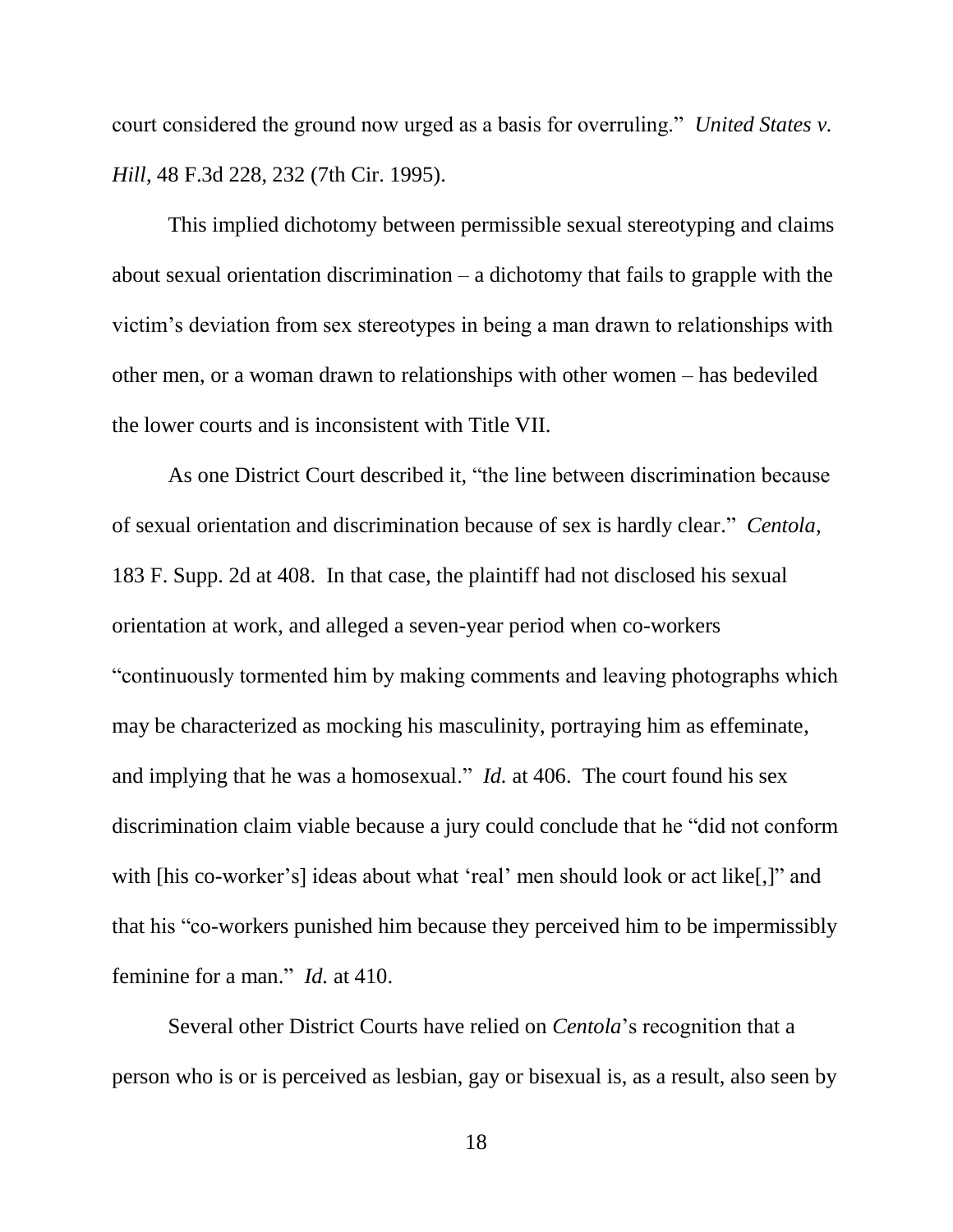others as transgressing gender stereotypes. *See Rosado v. Am. Airlines,* 743 F. Supp. 2d 40, 57-58 (D. P.R. 2010) (agreeing with *Centola* that the line between sexual orientation and sex is unclear and that the plaintiff, a gay man, had alleged a sex discrimination case based on a failure to conform with sexual stereotypes of what "real" men do and don't do); *Tinory v. Autozoners, LLC,* 2016 U.S. Dist. LEXIS 8760, at \*16 (D. Mass. Jan. 26, 2016) (finding *Centola*'s holding that when an "employer acts upon stereotypes about sexual roles in making employment decisions" to be "an appropriate state of the law in this Circuit with regard to claims under Title VII based harassment or discrimination alleged to stem from sex stereotyping."). At the same time, even in cases involving similar facts, other courts rejected Title VII claims by gay plaintiffs. For example, in *Ayala-Sepulveda v. Municipality of San German,* 661 F. Supp. 2d 130, 134-135 (D. P.R. 2009), a gay man brought a Title VII gender stereotyping claim based on allegations that he was mocked, harassed, demoted and ultimately fired due to his sexual orientation and a relationship with a male co-worker. In contrast to *Centola*, however, the court held that while "the line between sexual orientation discrimination and discrimination 'because of sex' can be difficult to draw," "the plaintiff's allegations in this case do fall clearly on one side of the line." *Id*. at 137 (internal citations omitted).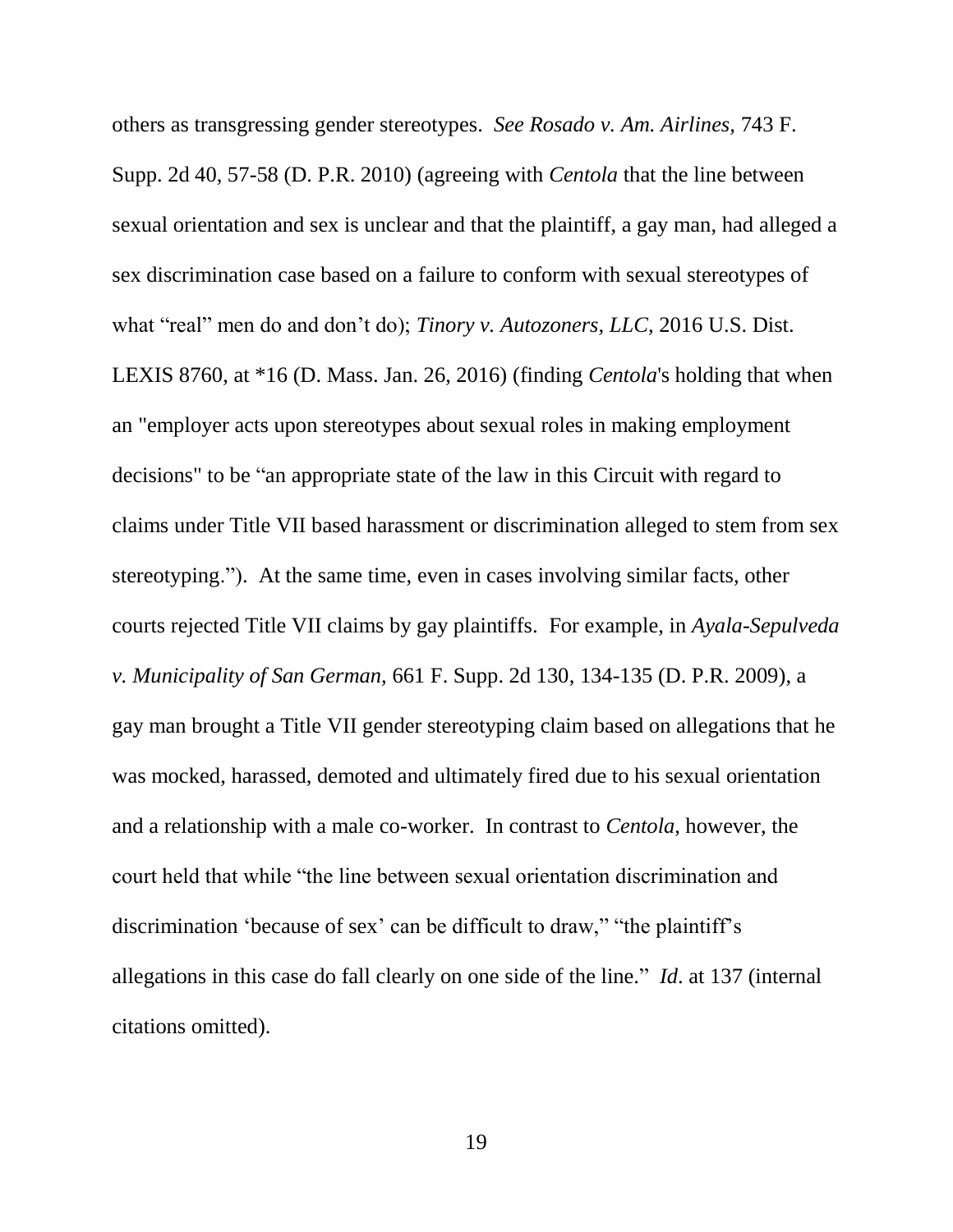As these and other examples illustrate, the impossibility of drawing a principled line between discrimination based on sex and discrimination based on sexual orientation leaves lower courts with no clear guidance and results in unpredictable and inconsistent rulings. For example, in *Rosado*, the court held that it was conceivable that "because [the plaintiff] dated men, not women[,]" a jury could conclude that plaintiff was discriminated against because of his sex. 743 F. Supp. 2d at 58. In contrast, the court in *Ayala-Sepulveda* rejected the very same claim, finding no possible Title VII liability where the only "claim of sexual stereotyping is the very fact that he is attracted to other men and had an affair with a member of the same sex." 661 F. Supp. 2d at 136-137.

Similarly, in several cases, courts held that harassment based on a person's sexual orientation are sex-based and can establish a sex discrimination claim. *See, e.g.*, *Snelling v. Fall Mt. Reg'l Sch. Dist.,* 2001 U.S. Dist. LEXIS 3591 at \*3-6, \*11-12 (D. N.H. Mar. 21, 2001) (relying on Title VII case law and holding that student-plaintiffs stated a viable Title IX claim based, in part, on homophobic taunts); *Ramos-Perez v. Nat'l Life Ins. Co.,* 2012 U.S. Dist. LEXIS 122993, at \*2-3 (D. P.R. Aug. 27, 2012) (refusing to grant summary judgment against a Title VII plaintiff who alleged sexual harassment based, in part, on the plaintiff's perceived sexual orientation). In others, courts have rejected such claims out of hand, holding that epithets or harassment based on a person's sexual orientation fall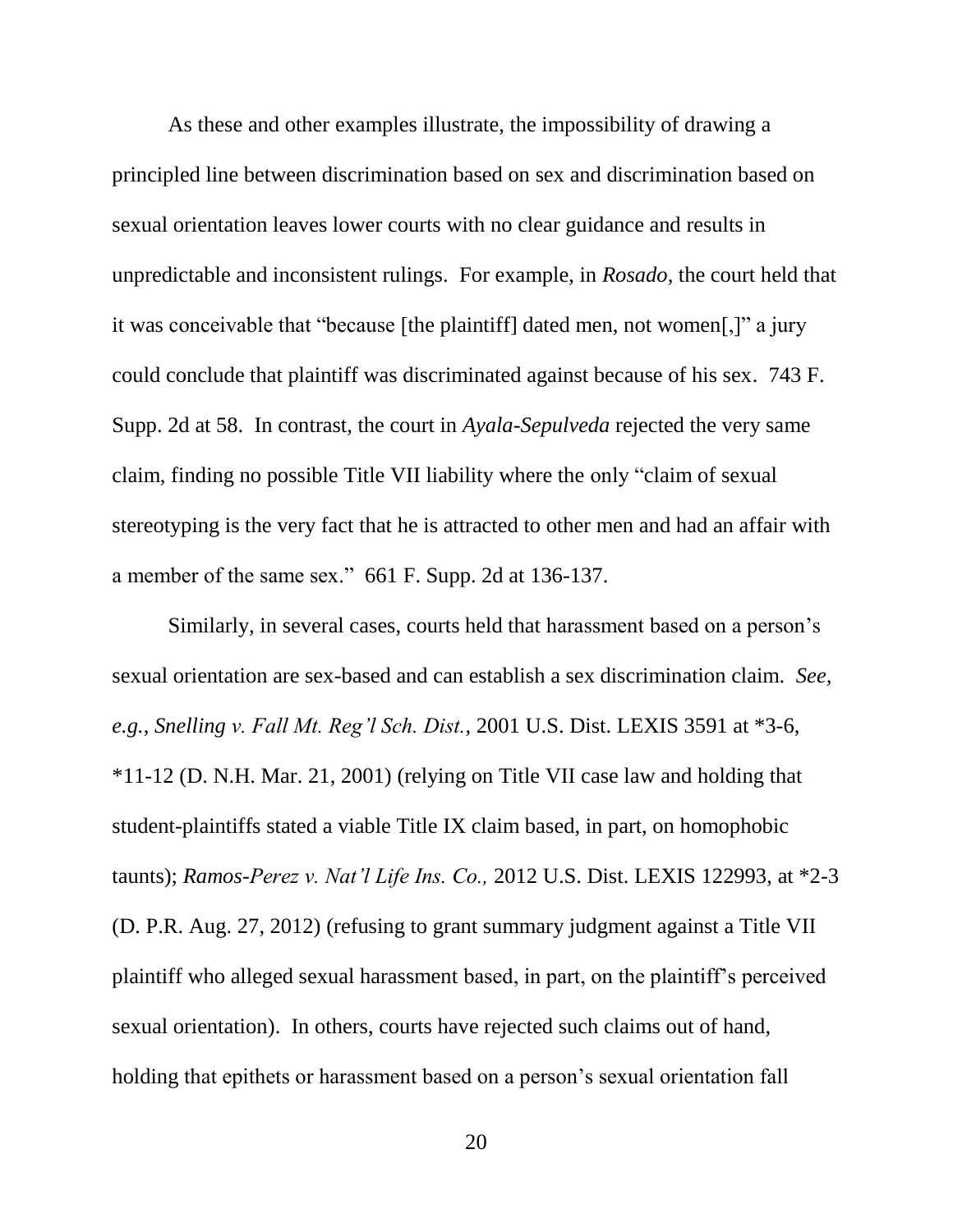outside of Title VII's scope. For example, in *Ianetta v. Putnam Invs., Inc.,* the court held that Title VII did not protect an employee who had been called "faggot" by his supervisor, rejecting the employee's claims that the "faggot" is a "stereotypical term [that] necessarily imports the male gender." 183 F. Supp. 2d 415, 421-423 (D. Mass. 2002). The court held that *Price Waterhouse* does not encompass "perceived homosexuality" as a gender stereotype actionable under Title VII.

As the *Ianetta* decision also makes clear, the lower courts have struggled, without success, to find some way to differentiate between gender stereotypes based on sexual orientation per se and those based on beliefs about the supposed effeminacy of gay men or the masculinity of lesbian women. In *Ianetta*, the court adopted the approach taken by *Simonton v. Runyon*, 232 F.3d 33 (2d Cir. 2000), which held that gender stereotyping claims based on sexual orientation are not permitted under Title VII because "not all homosexual men are stereotypically feminine, and not all heterosexual men are stereotypically masculine." *Ianetta*, 183 F. Supp 2d. at 422 (quoting *Simonton*, 232 F. 3d at 38). But as *Centola* and other recent cases have explained, that myopic focus fails to acknowledge the equally stereotypical view that "'real' men should date women, and not other men," whether effeminate or not. 183 F. Supp. 2d at 41. Rather than merely "singl[ing] out an effeminate man for scorn," that pervasive stereotype views all

21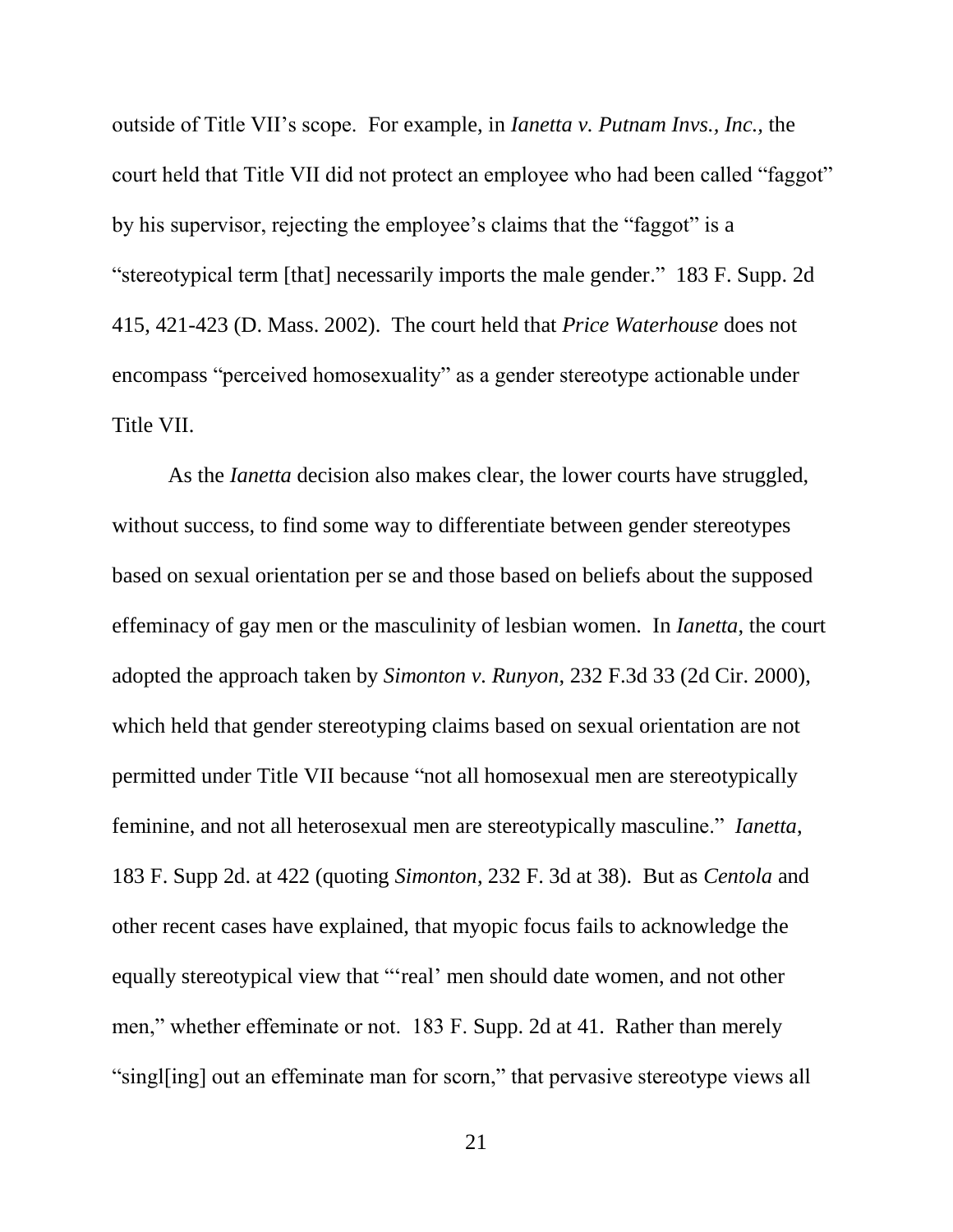lesbian, gay, and bisexual persons as deviating from one of our culture's most deeply rooted gender-based norms: the expectation that a man will only be attracted to women, and that a woman will only be attracted to men. *Id.* Short of an artificial limitation that simply excludes such claims by fiat, there is no principled way to distinguish them from other gender stereotyping claims.

This artificial limitation on gender stereotyping claims gives rise to another unprincipled inconsistency, leading courts to arbitrarily favor claims brought by otherwise gender non-conforming lesbian, gay, and bisexual plaintiffs while disfavoring essentially identical claims brought by those who are not otherwise gender non-conforming. For example, in *Rivera v. HFS Corp.,* 2012 U.S. Dist. LEXIS 82347 (D. P.R. June 12, 2012), the plaintiff alleged a hostile work environment "because her behavior did not conform to the stereotype of a female" and her supervisor called her a "dirty dyke" and subjected her to discriminatory working conditions. *Id*. at \*3, \*10. The court held that because there was "no showing that the alleged animus was premised on actual behavior" defying gender stereotypes, the Title VII claim failed. *Id*. at \*11-13 (holding that the claim was "exclusively premised on a comment relating to sexual orientation"). In contrast, if the plaintiff had been "masculine" in her appearance or behavior, the very same facts likely would have stated a Title VII claim. Similarly, in *Soto-Martinez v. Colegio San Jose, Inc.,* 2009 U.S. Dist. LEXIS 82510, \*2, \*9-11 (D. P.R. Sept. 9,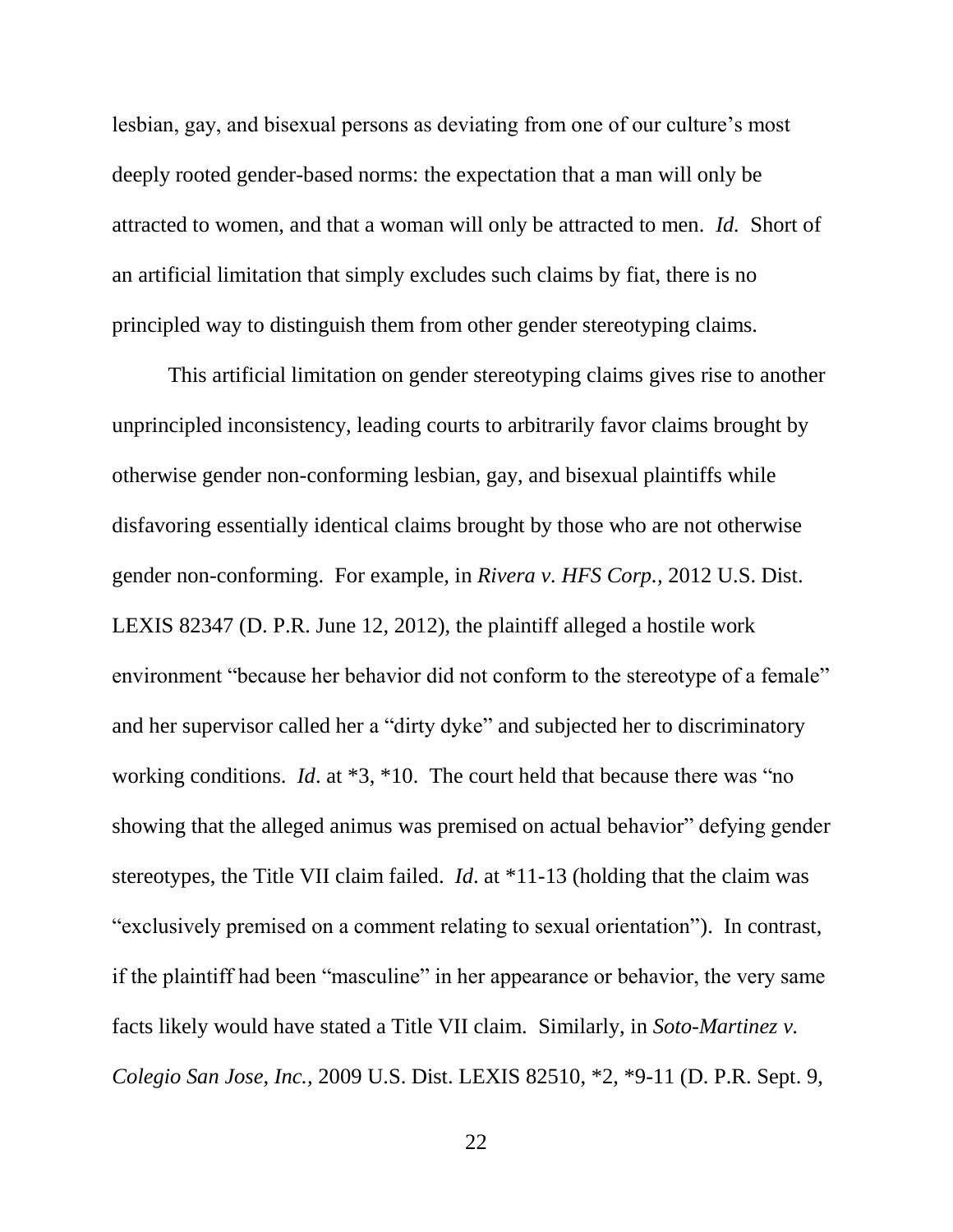2009), the court found no Title VII liability where plaintiff suffered constant verbal harassment referring to him as gay where he was not otherwise seen as failing to conform to gender stereotypes of masculinity. In contrast, if the plaintiff had been "feminine" in his appearance or behavior, the very same facts likely would have stated a Title VII claim.

A final example of the straitjacket imposed by *Higgins*' exclusion of sexual orientation discrimination without considering its inherent reliance on sex stereotyping is *Partners Healthcare Sys. v. Sullivan*, 497 F. Supp. 2d 42 (D. Mass. 2007). *Partners* struggled "to resolve the tension created between . . . *Price Waterhouse*" and *Higgins* that "stems from the fact that *Price Waterhouse* bans discrimination on the basis of sexual stereotypes." *Id*. at 44 n.3. In order to follow *Higgins*, "there must be some limit to the protection for stereotyping discrimination afforded in *Price Waterhouse*." *Id*. In an effort to find such a limit, the court held that the gender stereotypes prohibited by *Price Waterhouse* must refer to "characteristics . . . readily demonstrable in the workplace," which the court held excluded sexual orientation because it is based on private sexual intimacy. *Id.* (quoting *Vickers v. Fairfield Med. Ctr.*, 453 F.3d 757, 763 (6<sup>th</sup> Cir. 2006)). But that purported limitation has no footing in the Supreme Court's precedents, which hold that impermissible sex discrimination includes unequal treatment based on other factors that are not "readily demonstrable in the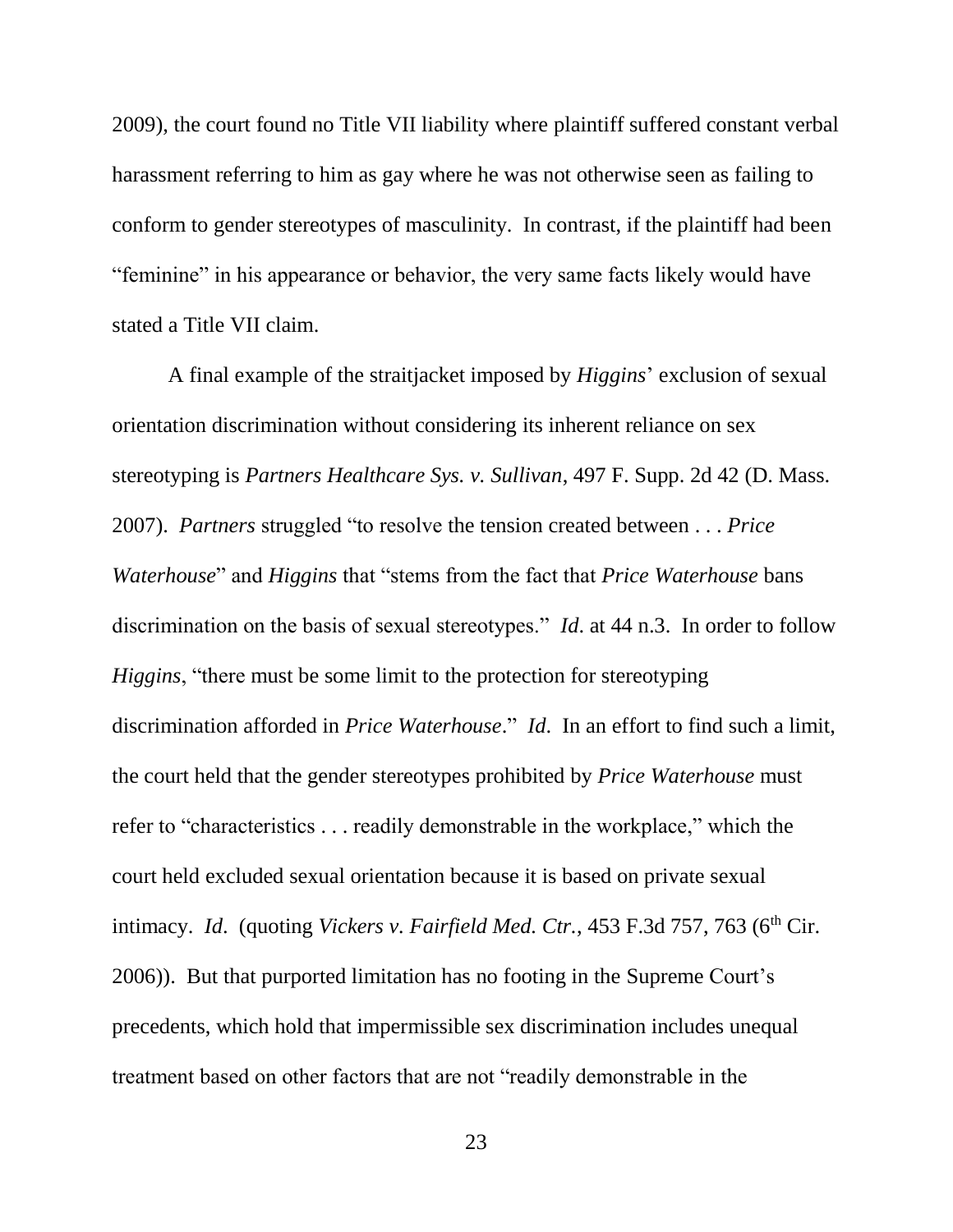workplace," such as stereotypes about the lifespans of male and female workers, about married flight attendants, or women who have children. *See Manhart*, 435 U.S. at 708 and n.13; *Phillips*, 400 U.S. at 545 (Marshall, J., concurring); and *Sprogis v. United Airlines*, 444 F.2d 1194 (7th Cir. 1971).

In sum, this Court's attempt to exclude sexual orientation claims from the scope of Title VII in *Higgins* has caused confusion among the lower courts and placed lesbian, gay and bisexual employees facing discrimination in an unfair bind.

#### **CONCLUSION**

Although the question of whether sexual orientation discrimination is sex discrimination under Title VII was not properly presented in this case, should the Court address that issue in this or a future case, amici respectfully request that the Court answer that question in the affirmative for the foregoing reasons.

Dated: August 25, 2017 By: */s/ Mary L. Bonauto*

Mary L. Bonauto, #68959 Allison Wright, #1180729 GLBTQ LEGAL ADVOCATES & DEFENDERS 30 Winter Street, Suite 800 Boston, MA 02124 Tel: (617) 426-1350 Fax: (617) 426-3594

*Counsel for Amici Curiae*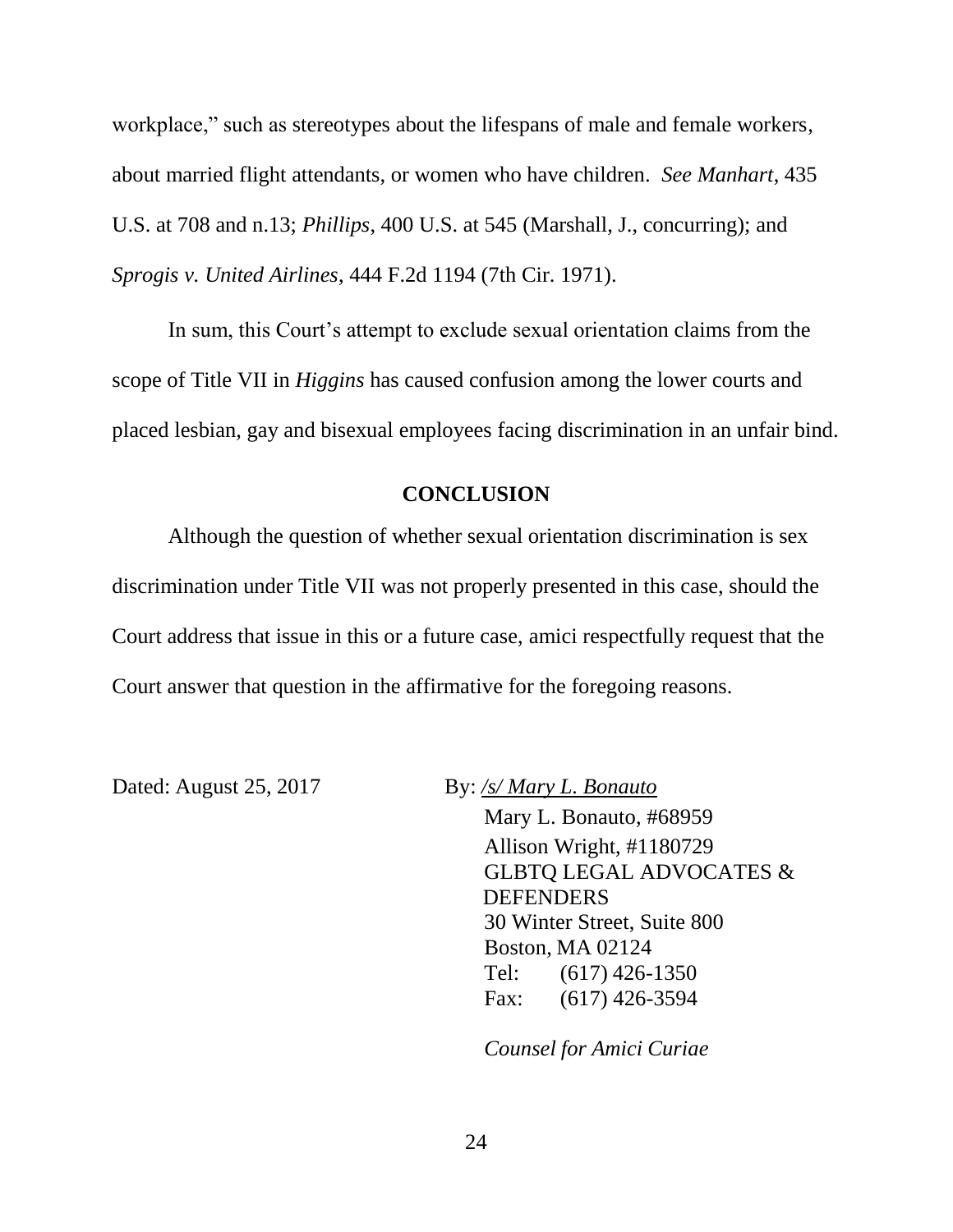### **CERTIFICATE OF COMPLIANCE WITH TYPE-VOLUME LIMIT**

1. This document complies with the word limit of Fed. R. App. P.

 $32(a)(7)(B)$  and  $29(a)(5)$  because, excluding the parts of the document exempted by Fed. R. App. P. 32(f), this brief contains 5,941 words.

2. This document complies with the typeface requirements of Fed. R. App. P. 32(a)(5) and the type style requirements of Fed. R. App. P. 32(a)(6) because this brief has been prepared in a proportionally spaced typeface using Microsoft Word 2016 in 14 point Times New Roman font.

> /s/ *Allison W. Wright* Allison W. Wright *Counsel for Amici Curiae*

Dated: August 25, 2017